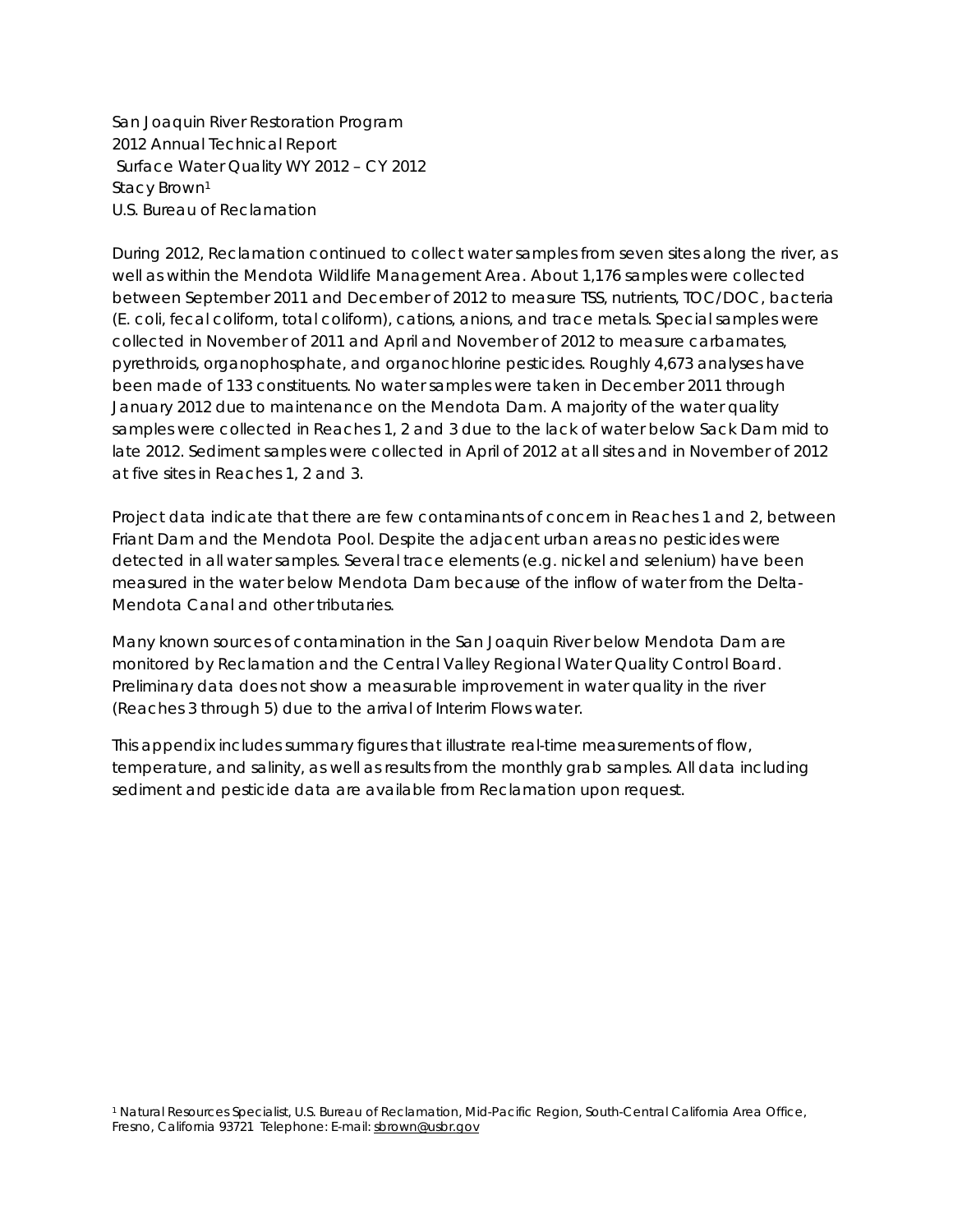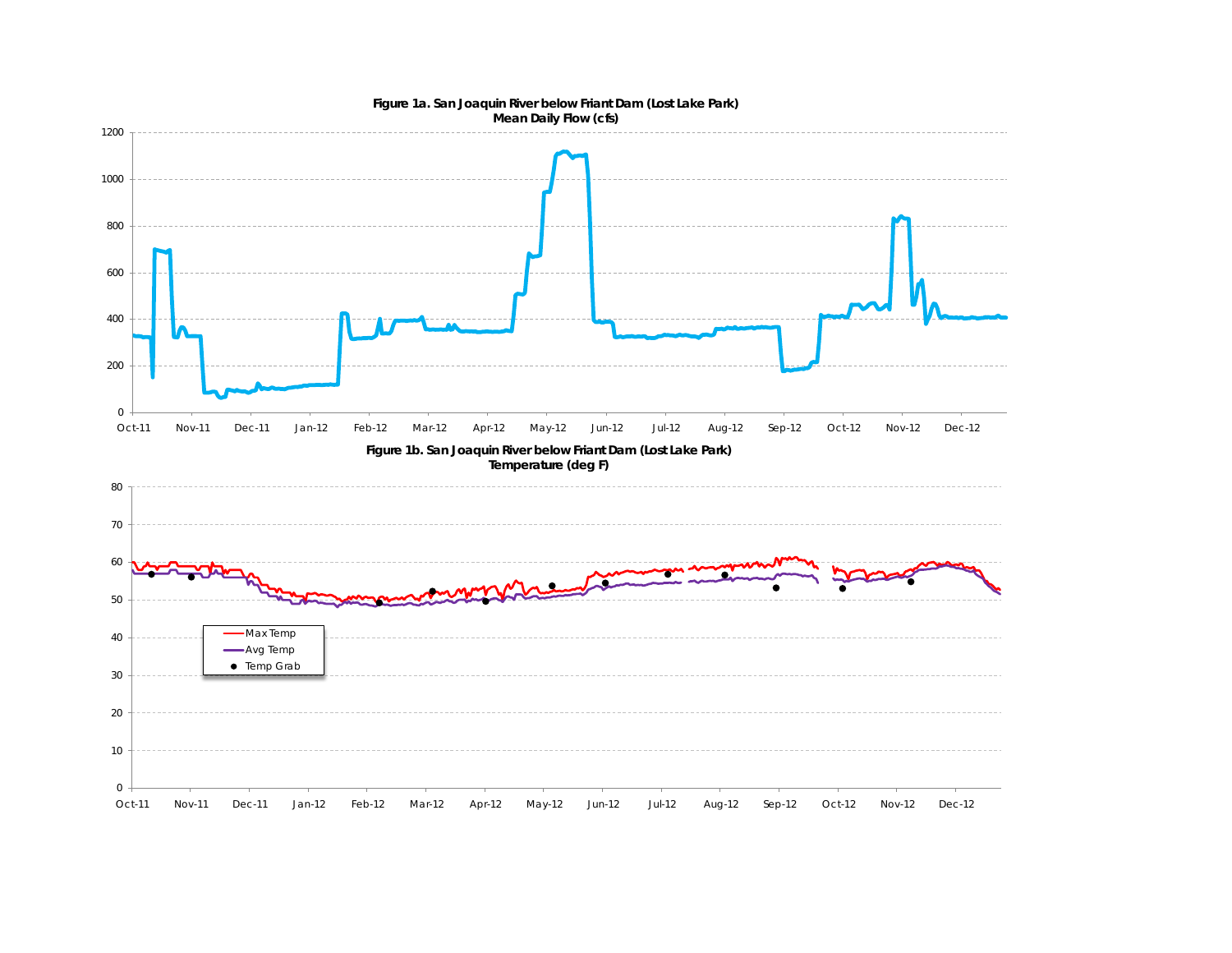

#### **Figure 1c. San Joaquin River below Friant Dam (Lost Lake Park) Mean Daily Electrical Conductivity (uS/cm)**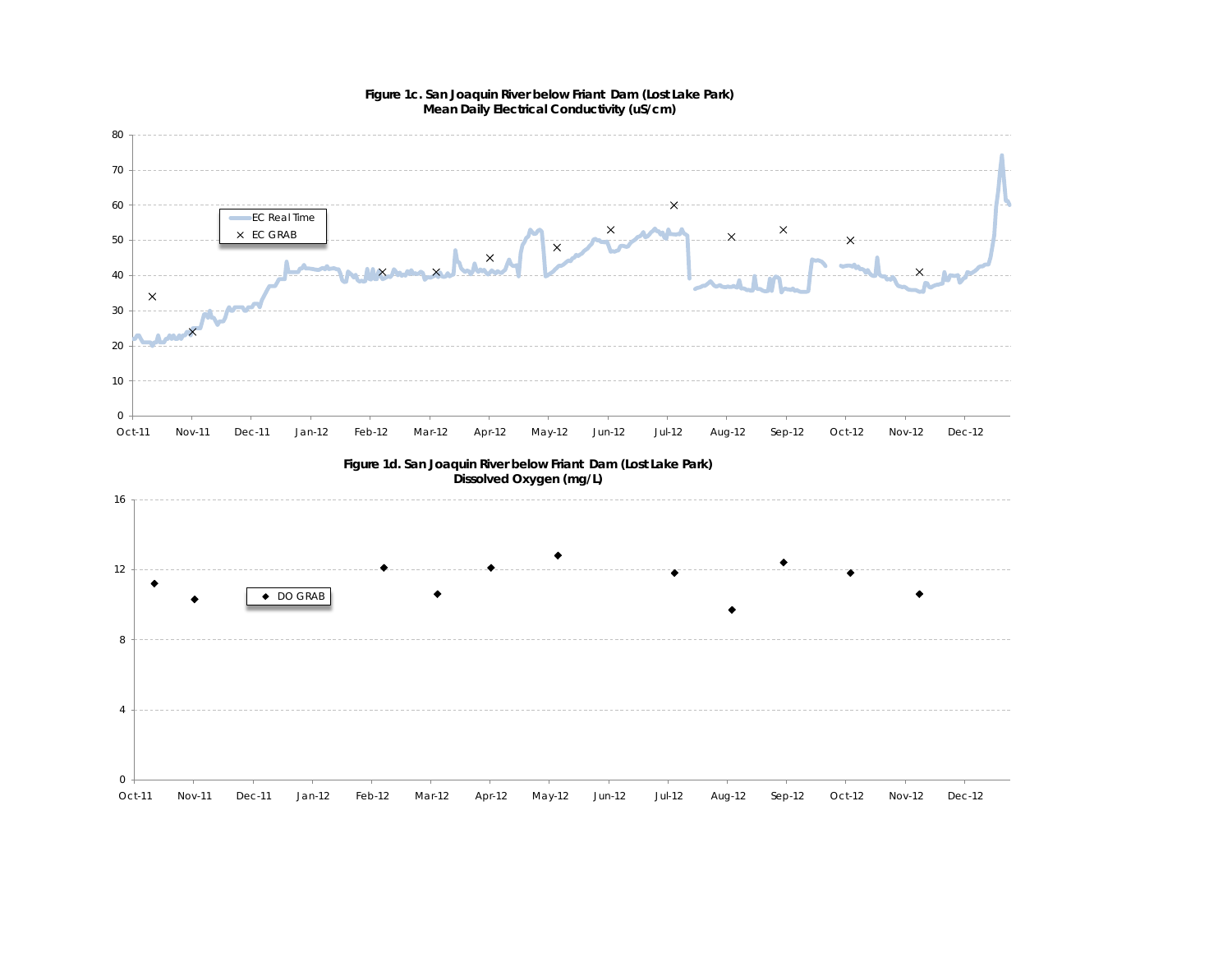

#### **Figure 1e. San Joaquin River below Friant Dam (Lost Lake Park) Chlorophyll (ug/L)**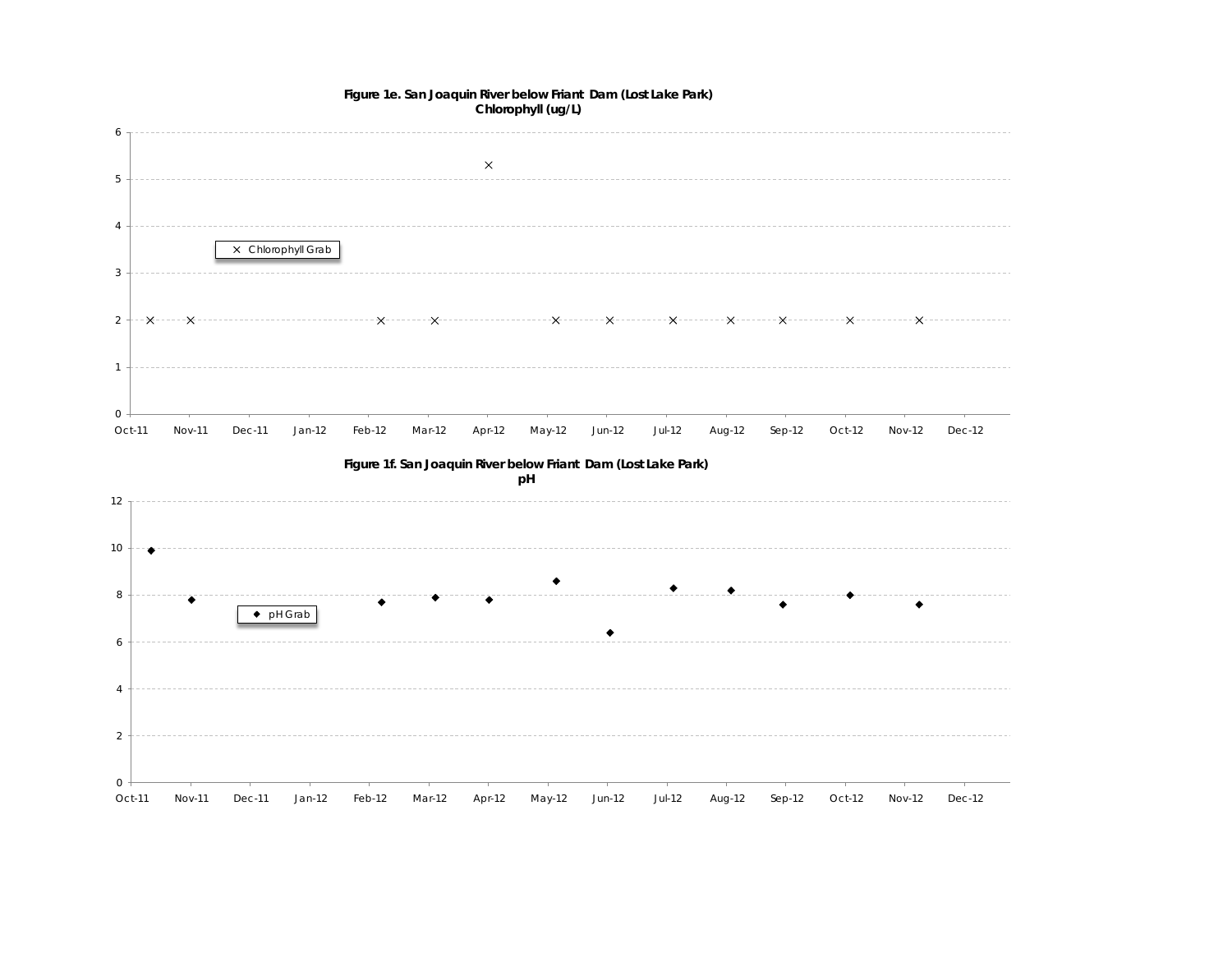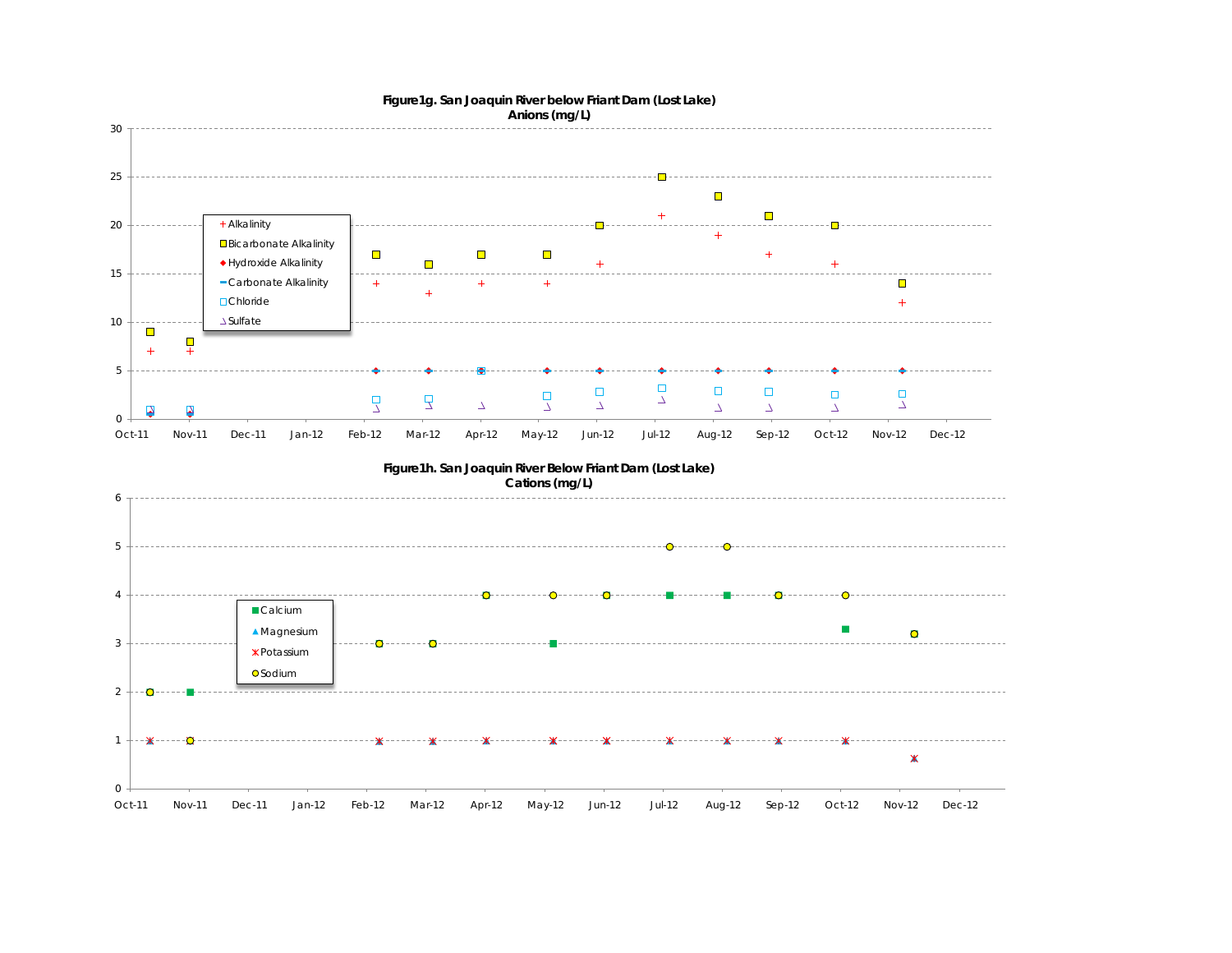

**Figure 1j. San Joaquin River below Friant (Lost Lake) Nutrients (mg/L)**

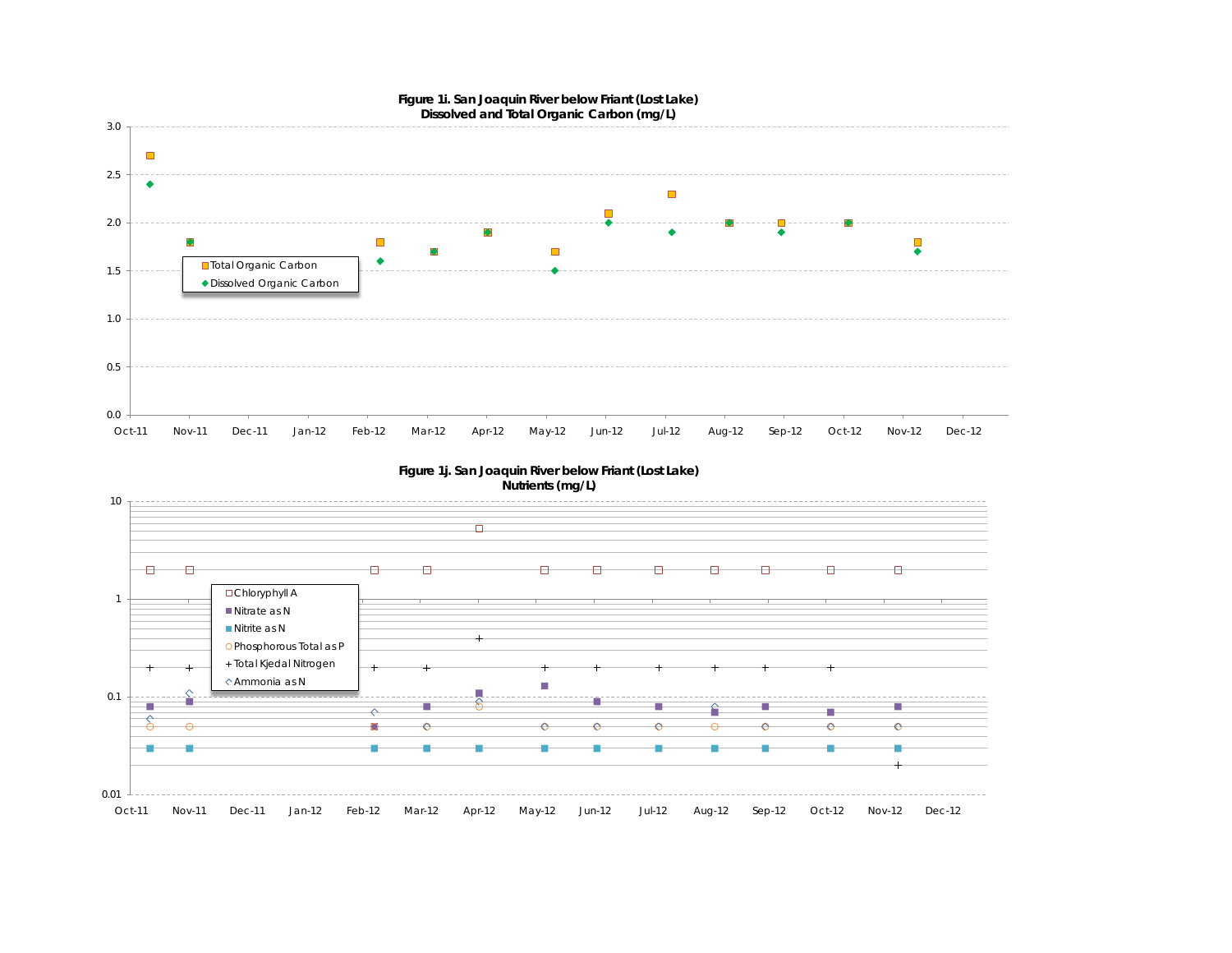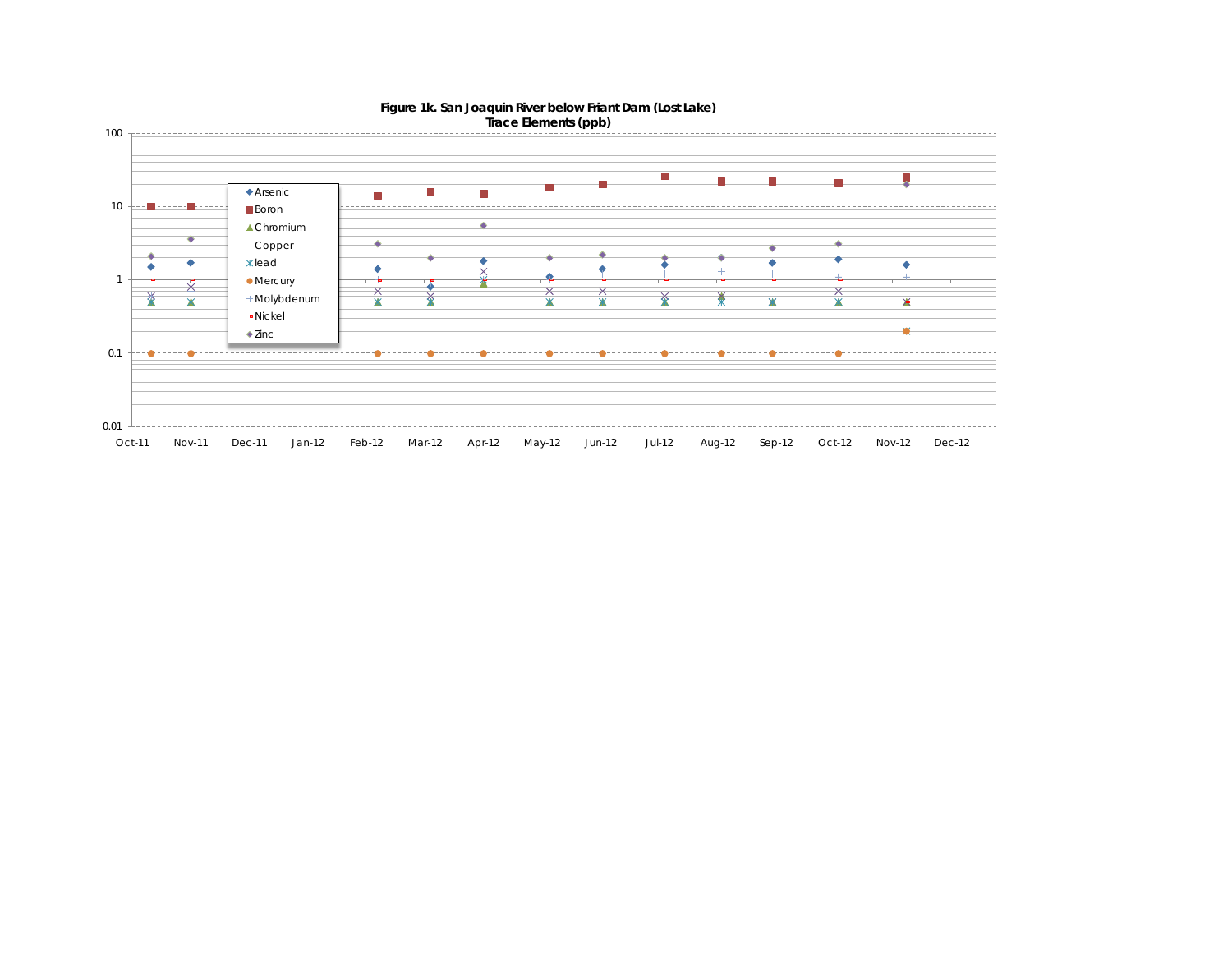

#### **Figure 2a. San Joaquin River near HWY 99 (Camp Pashayan) Mean Daily Flow (cfs)**

Oct-11 Nov-11 Dec-11 Jan-12 Feb-12 Mar-12 Apr-12 May-12 Jun-12 Jul-12 Aug-12 Sep-12 Oct-12 Nov-12 Dec-12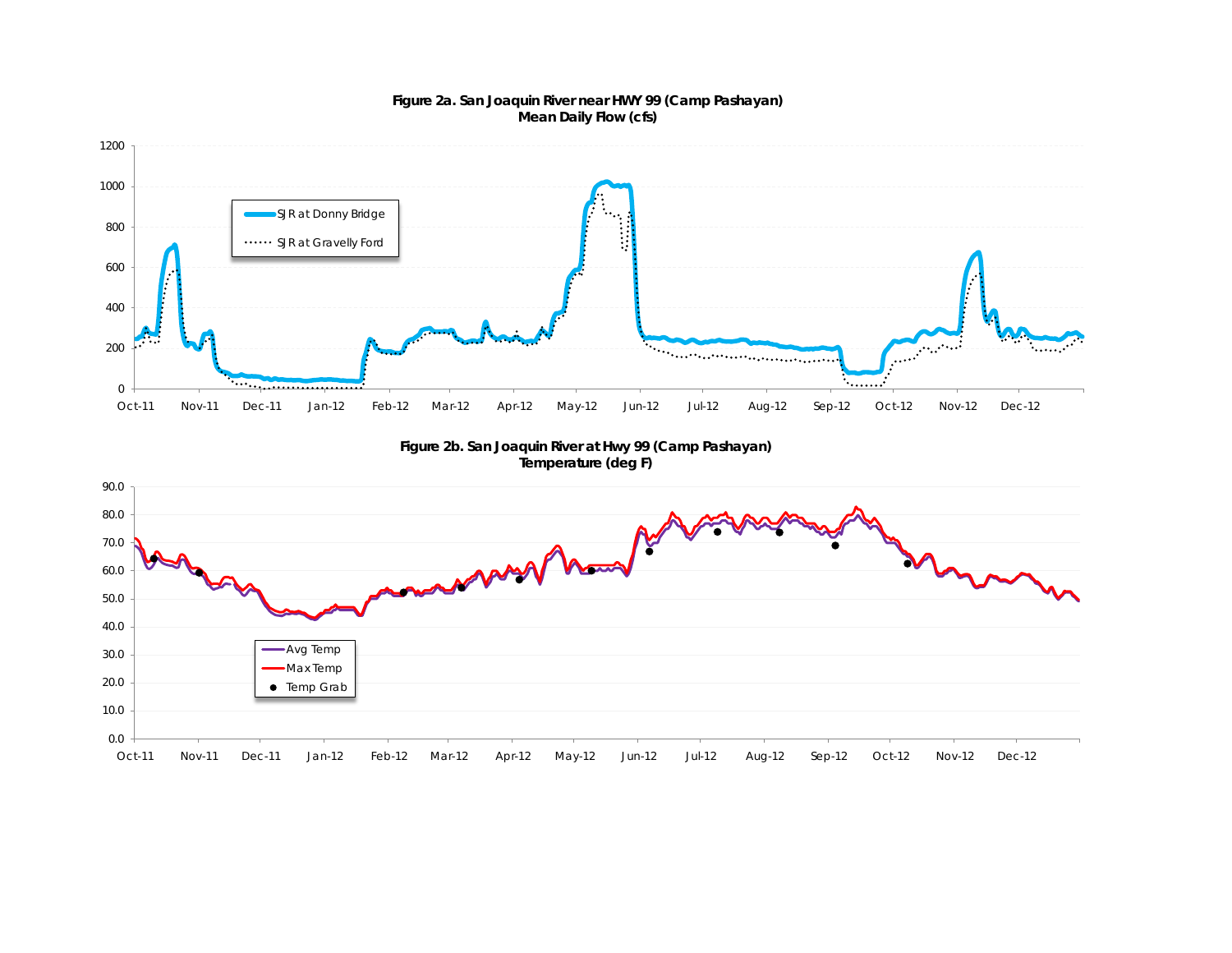

**Figure 2c. San Joaquin River at Hwy 99 (Camp Pashayan)** 

**Figure 2d. San Joaquin River at Hwy 99 (Camp Pashayan) Dissolved Oxygen (mg/L)**

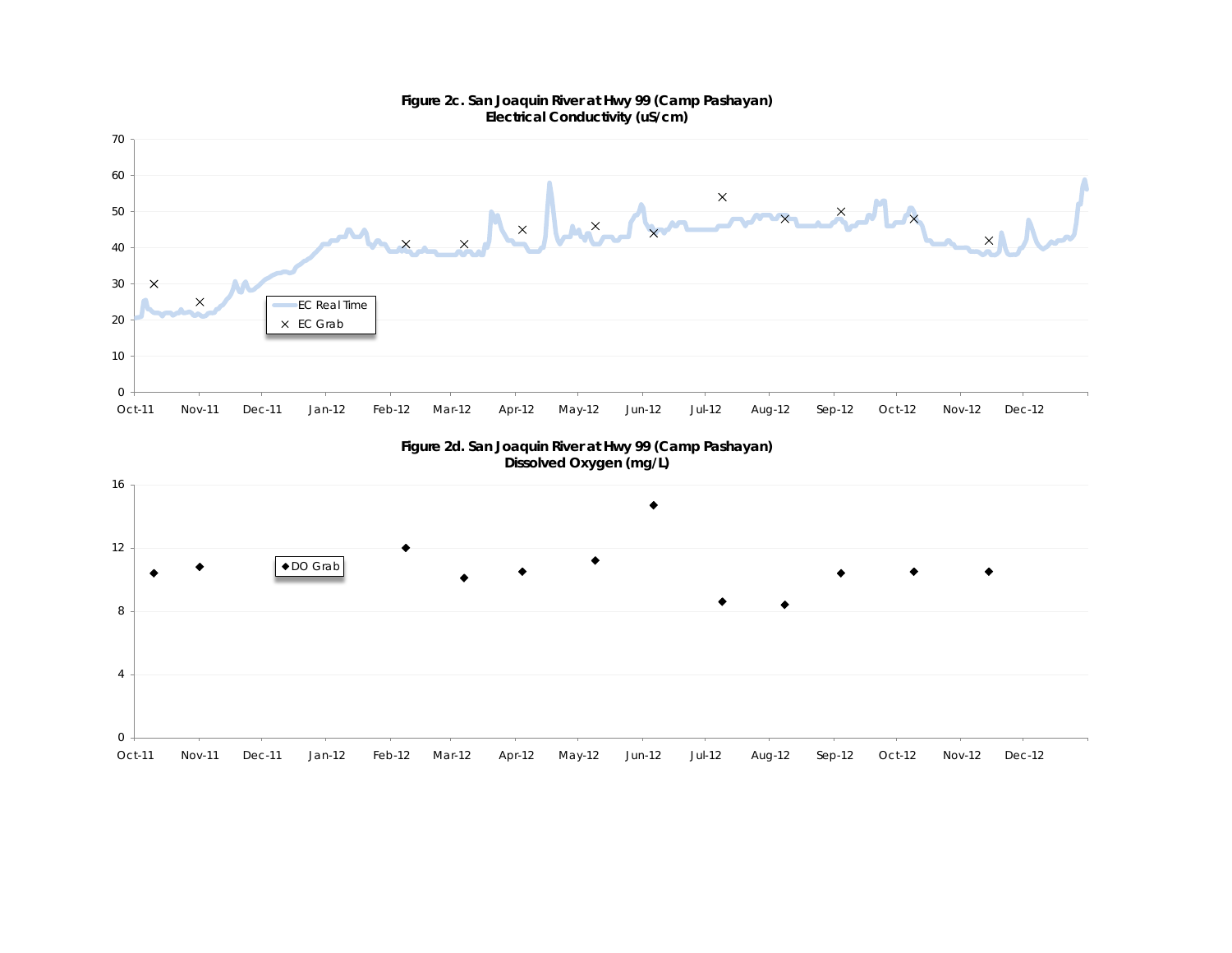

Oct-11 Nov-11 Dec-11 Jan-12 Feb-12 Mar-12 Apr-12 May-12 Jun-12 Jul-12 Aug-12 Sep-12 Oct-12 Nov-12 Dec-12

6.2

**Figure 2e. San Joaquin River at Hwy 99 (Camp Pashayan)**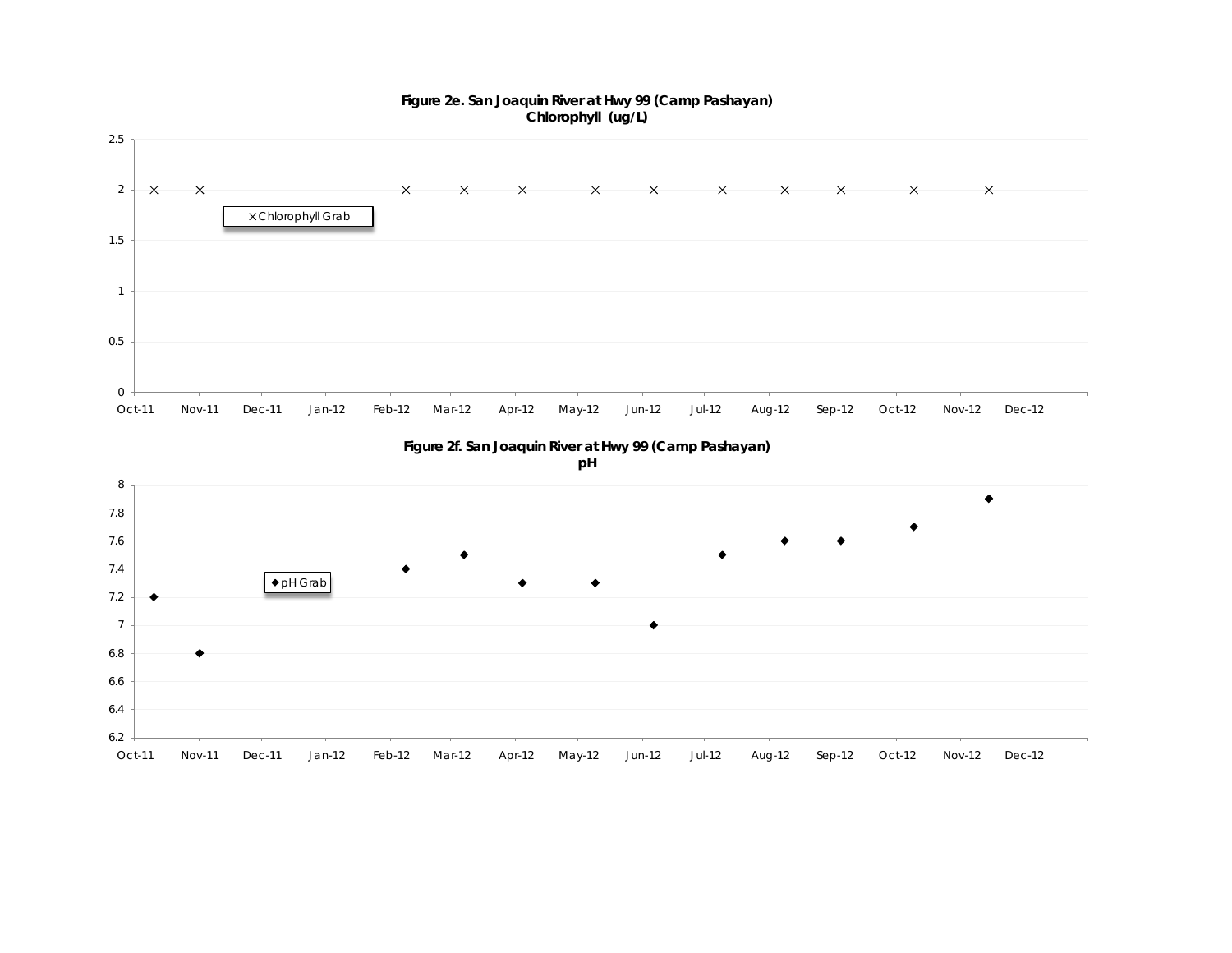

#### **Figure 2g. San Joaquin River at Hwy 99 (Camp Pashayan) Anions (mg/L)**





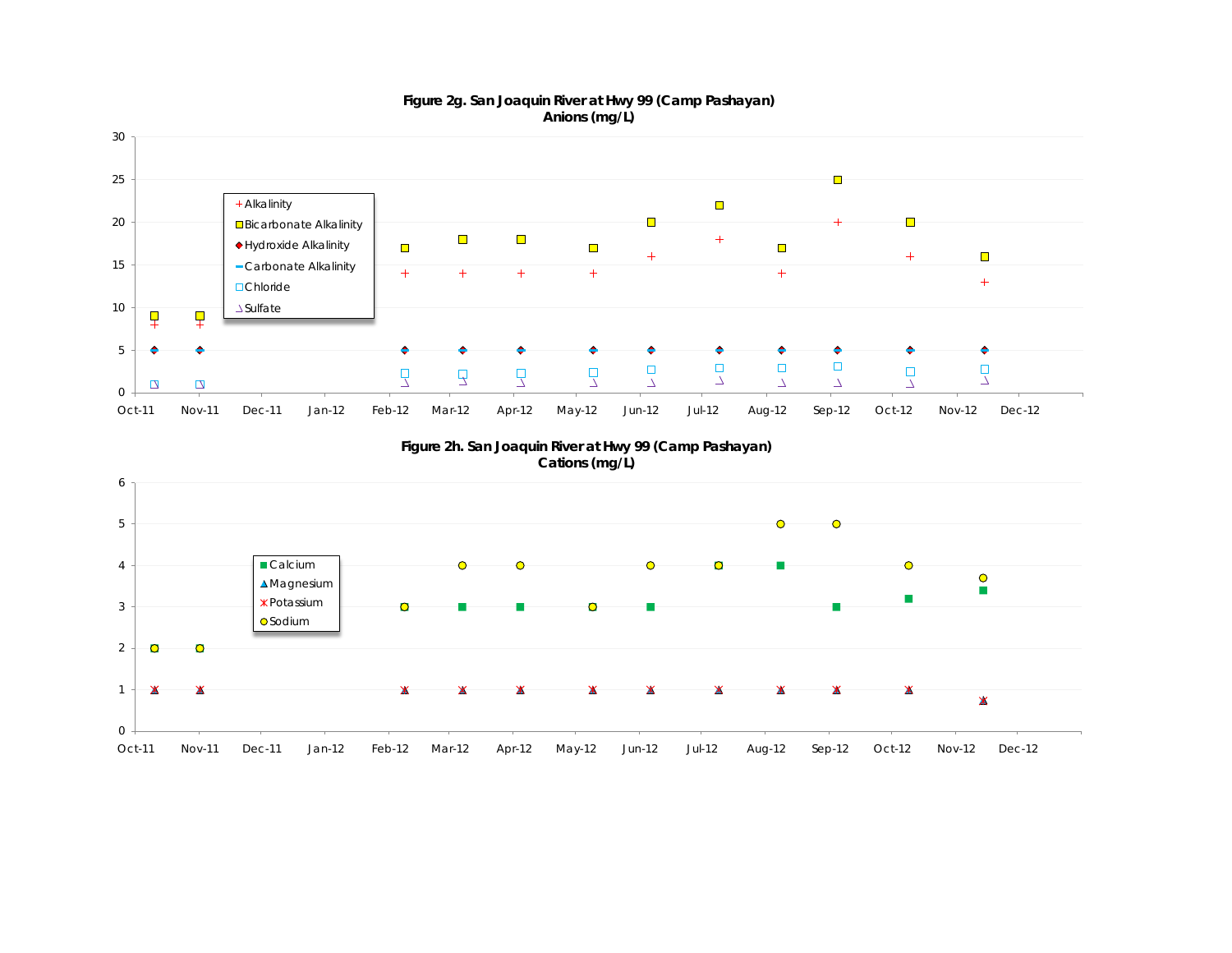

#### **Figure 2i. San Joaquin River at Hwy 99 (Camp Pashayan) Dissolved and Total Organic Carbon (mg/L)**



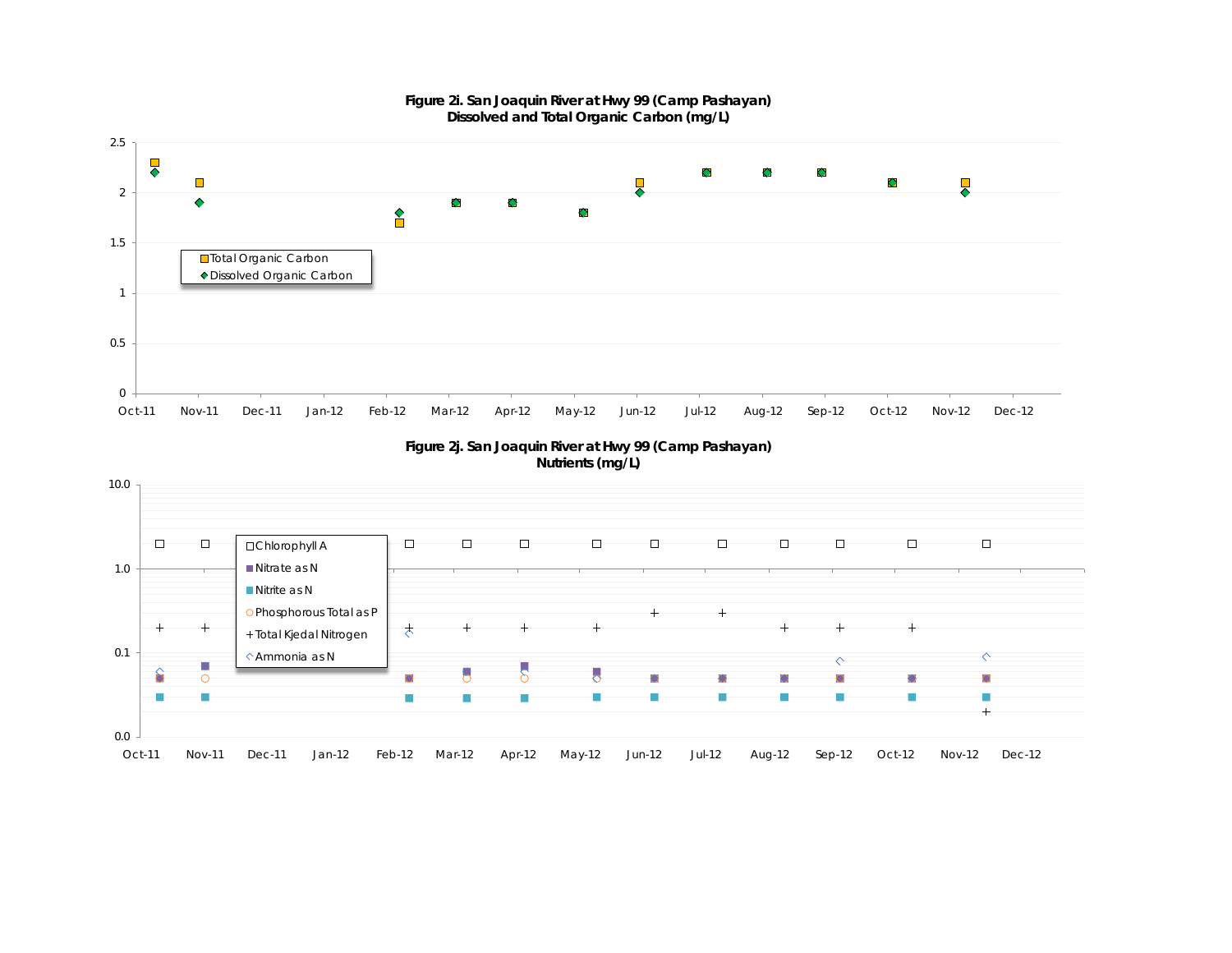

#### **Figure 2k. San Joaquin River at Hwy 99 (Camp Pashayan) Trace Metals (ppb)**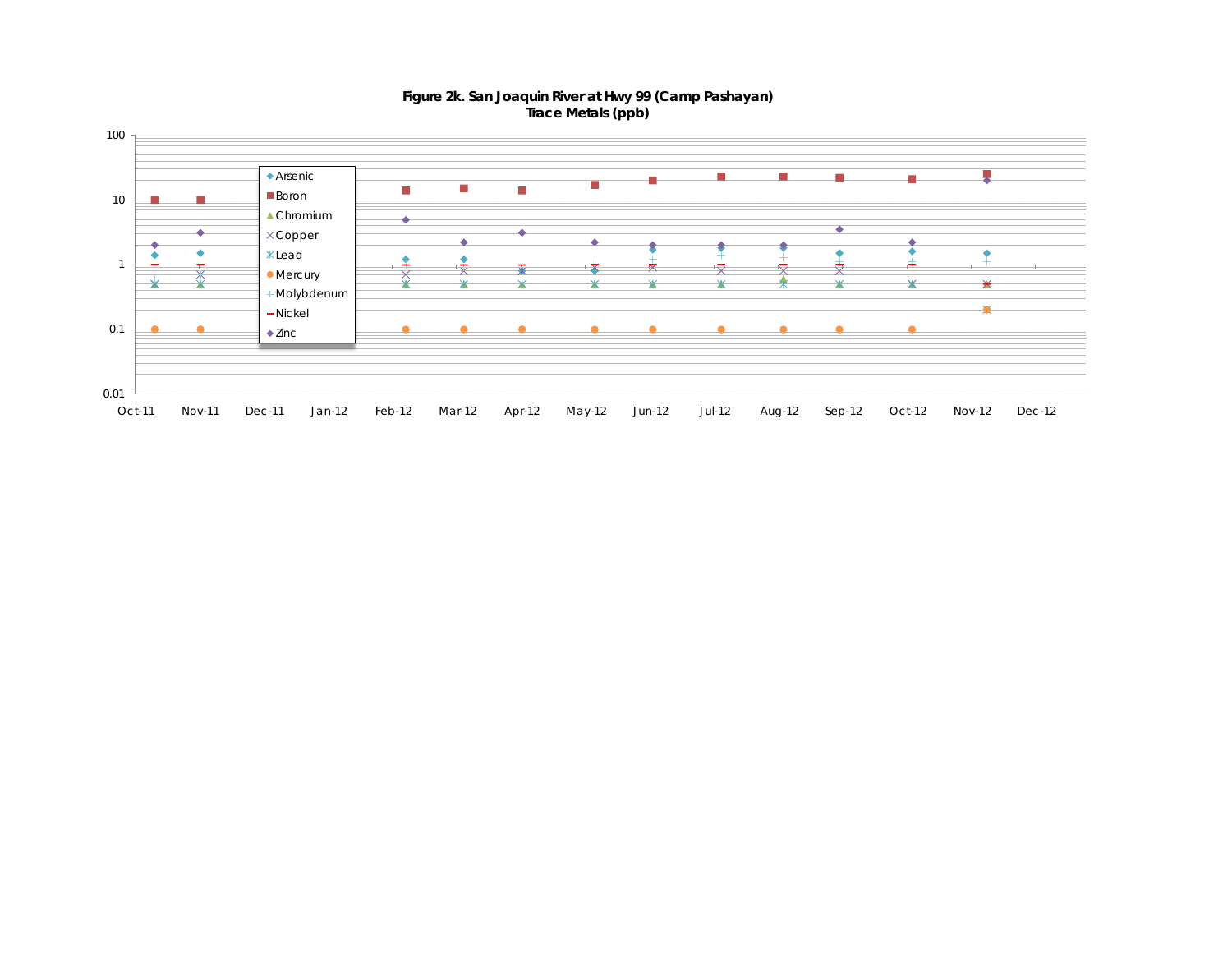#### **Figure 3a. San Joaquin River at Gravelly Ford Mean Daily Flow (cfs)**

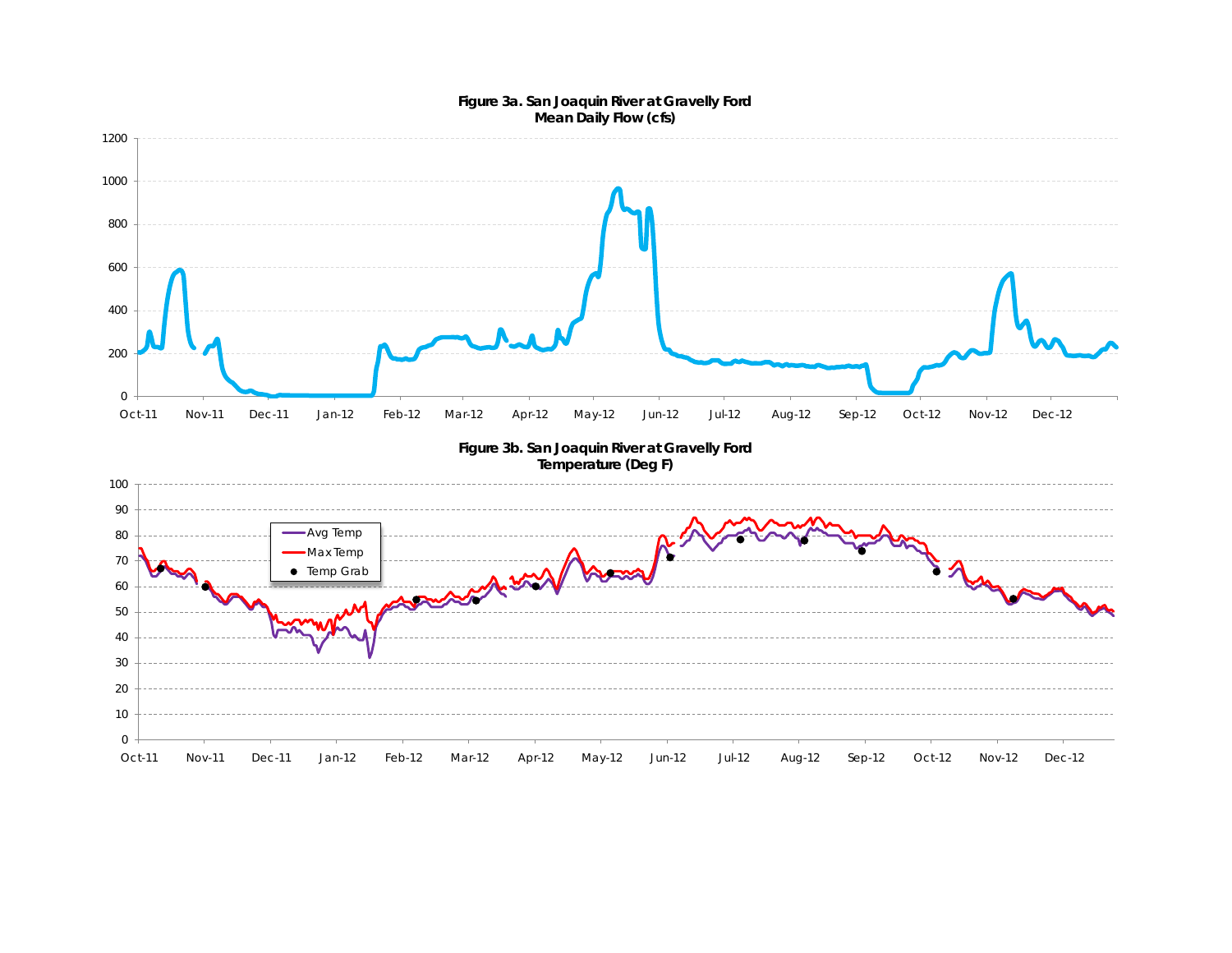

**Figure 3c. San Joaquin River at Gravelly Ford Mean Daily Electrical Conductivity (uS/cm)**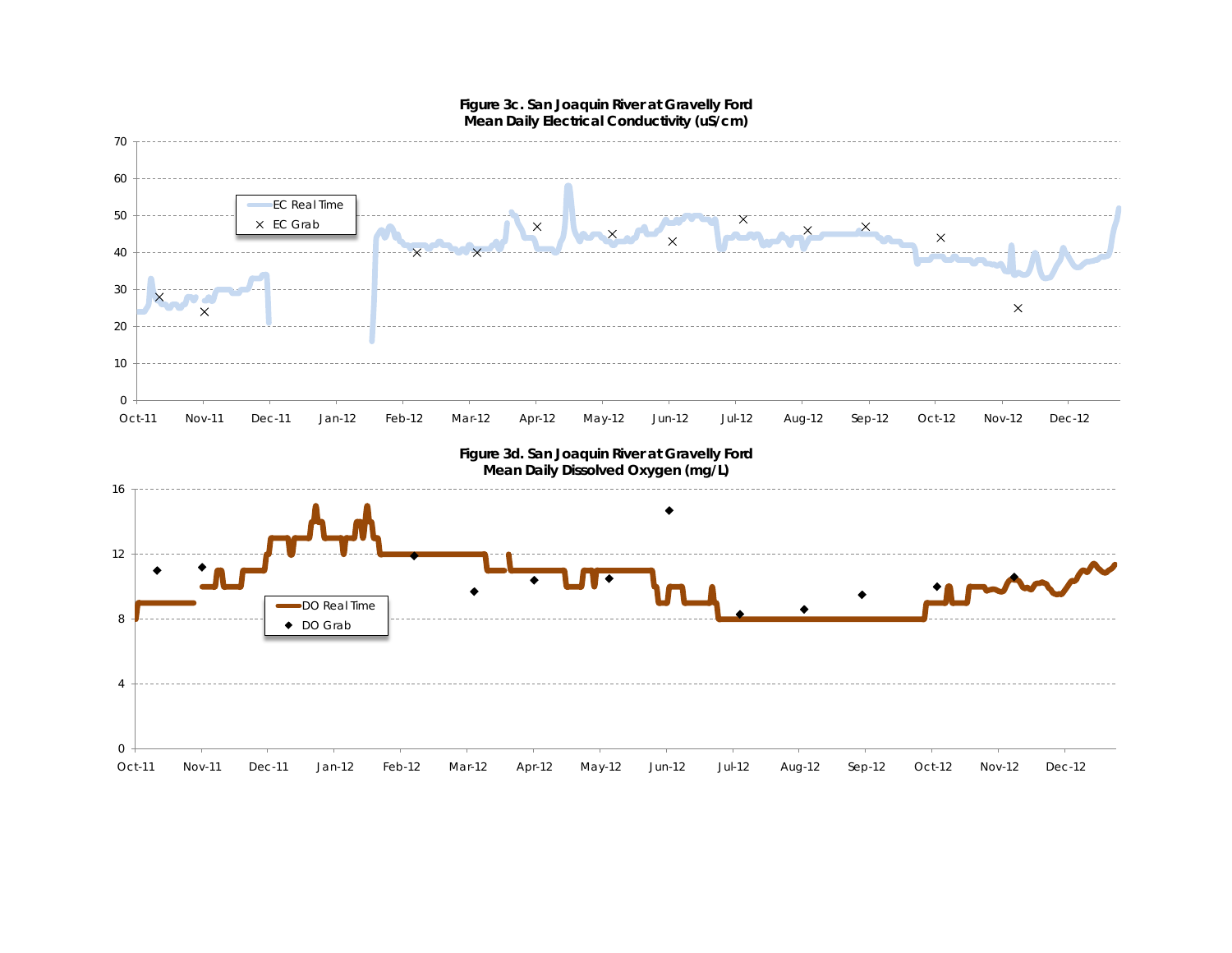

#### **Figure 3e. San Joaquin River at Gravelly Ford Chlorophyll (ug/L)**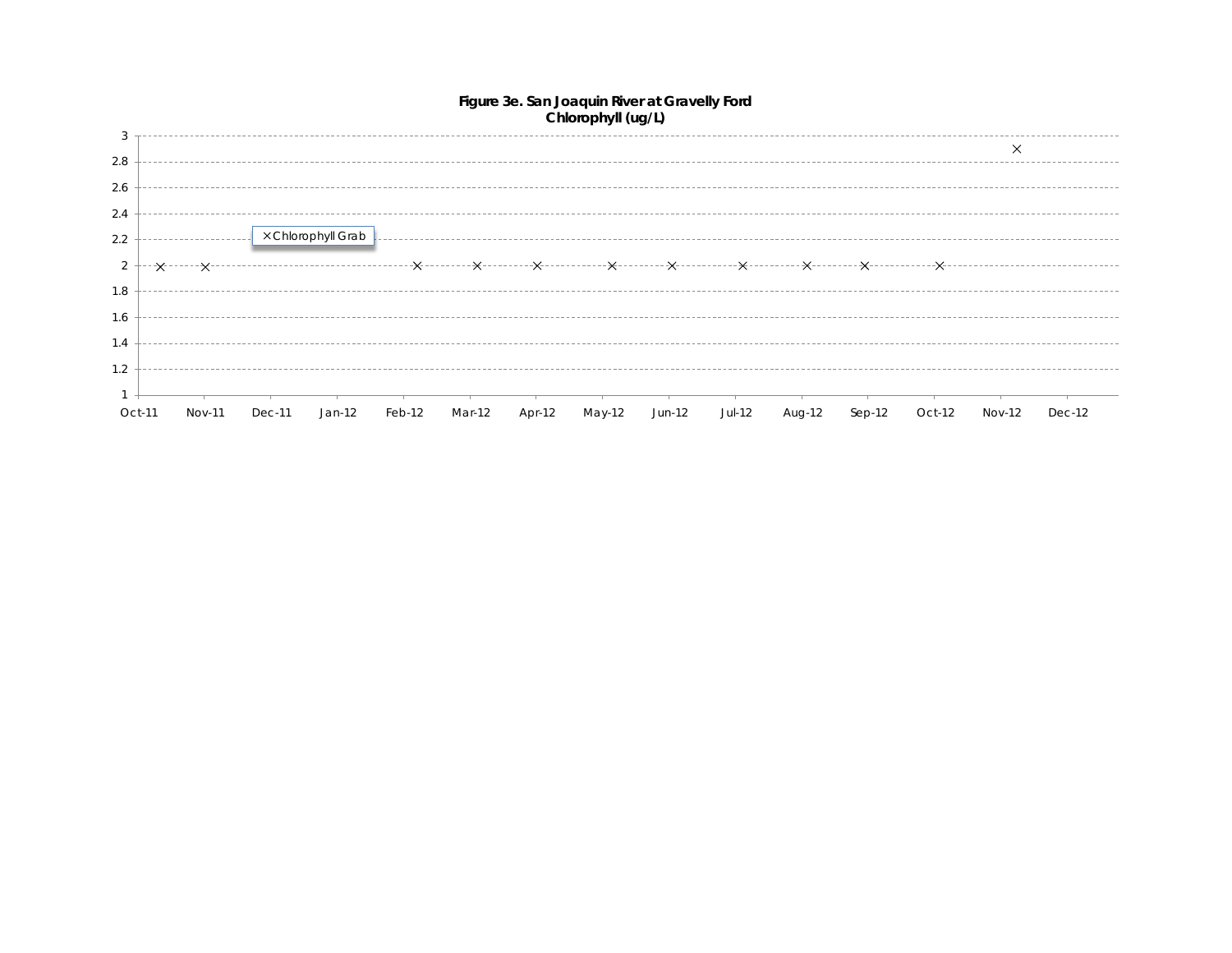

#### **Figure 3g. San Joaquin River at Gravelly Ford Anions (mg/L)**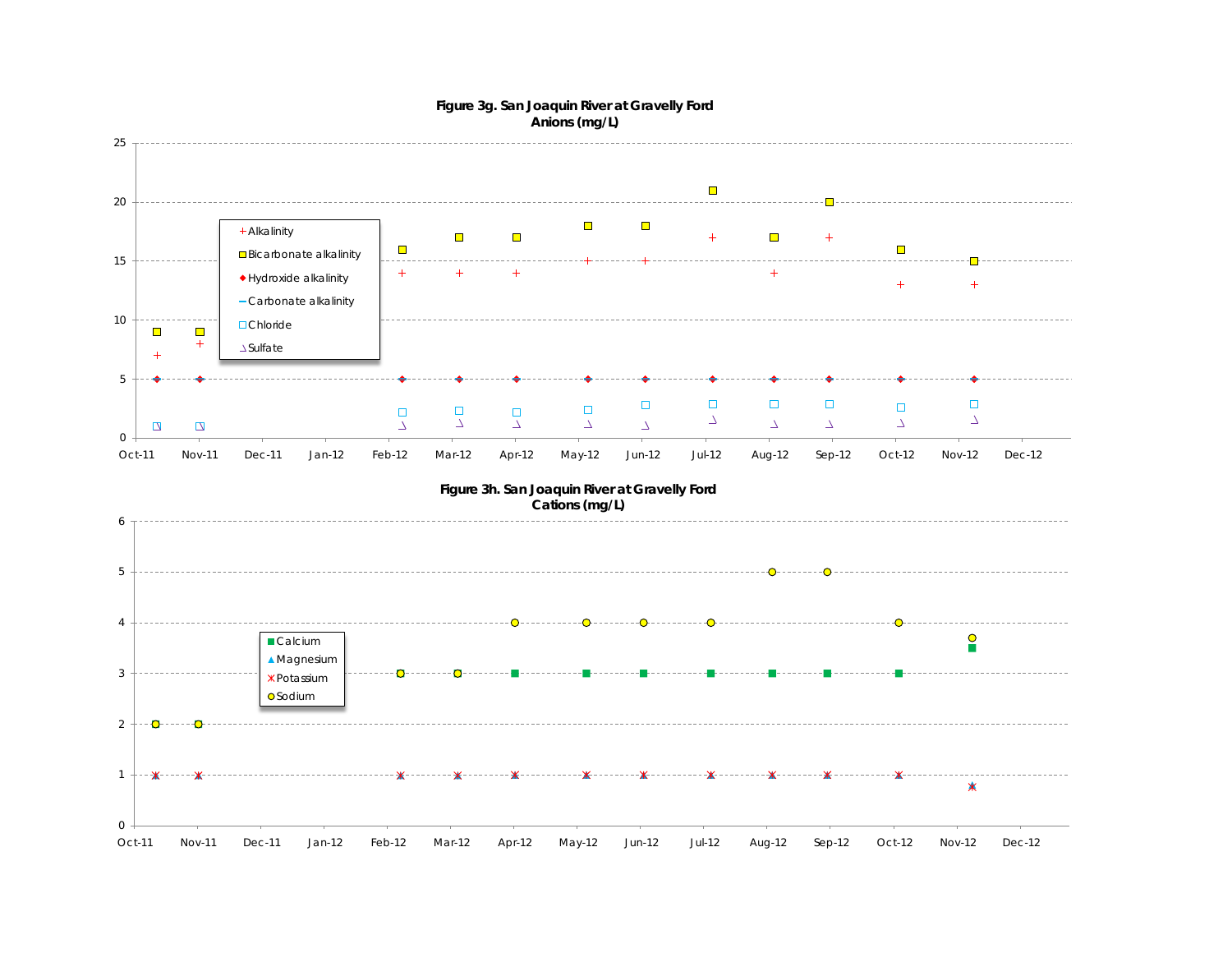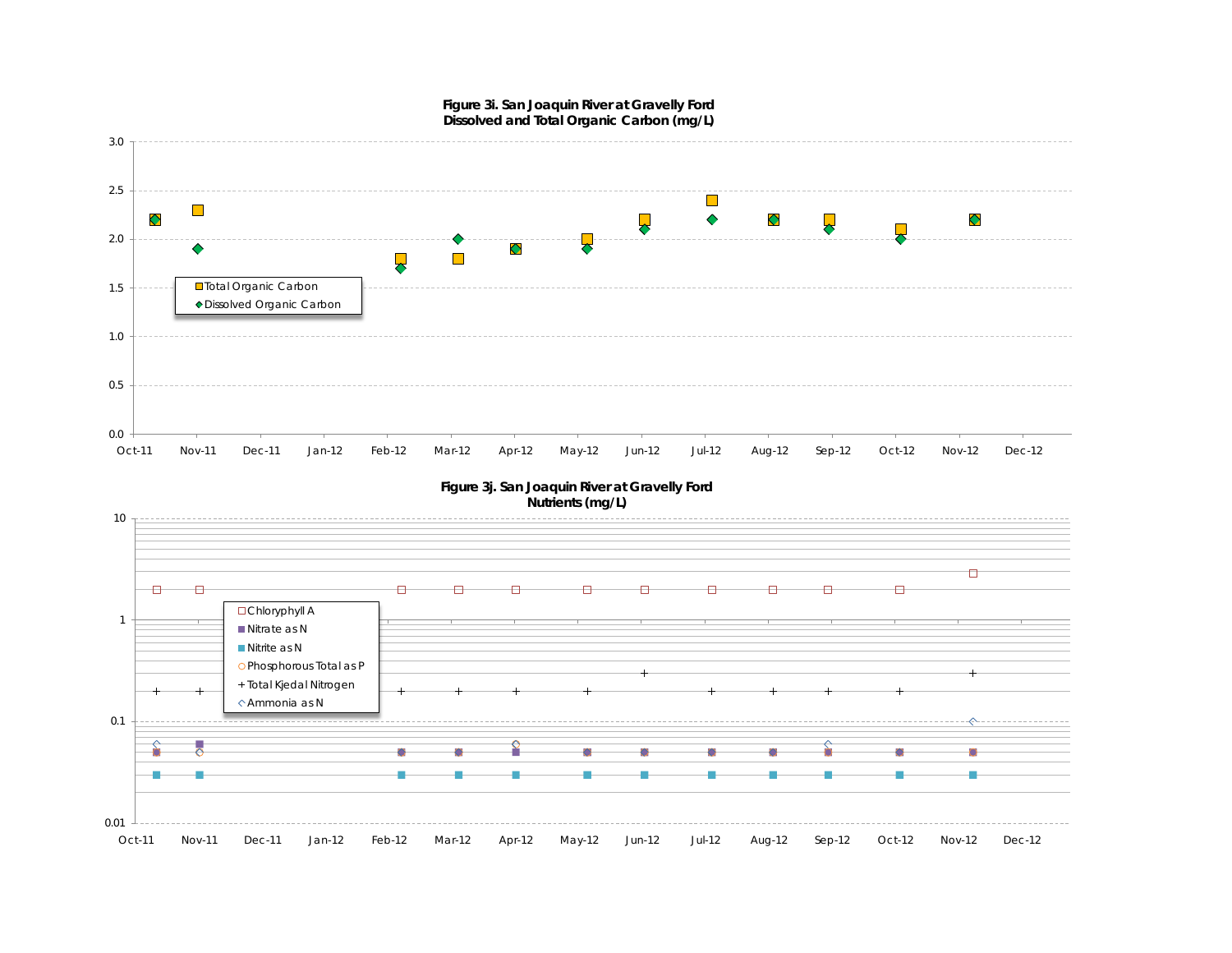

#### **Figure 3k. San Joaquin River at Gravelly Ford Trace Elements (ug/L)**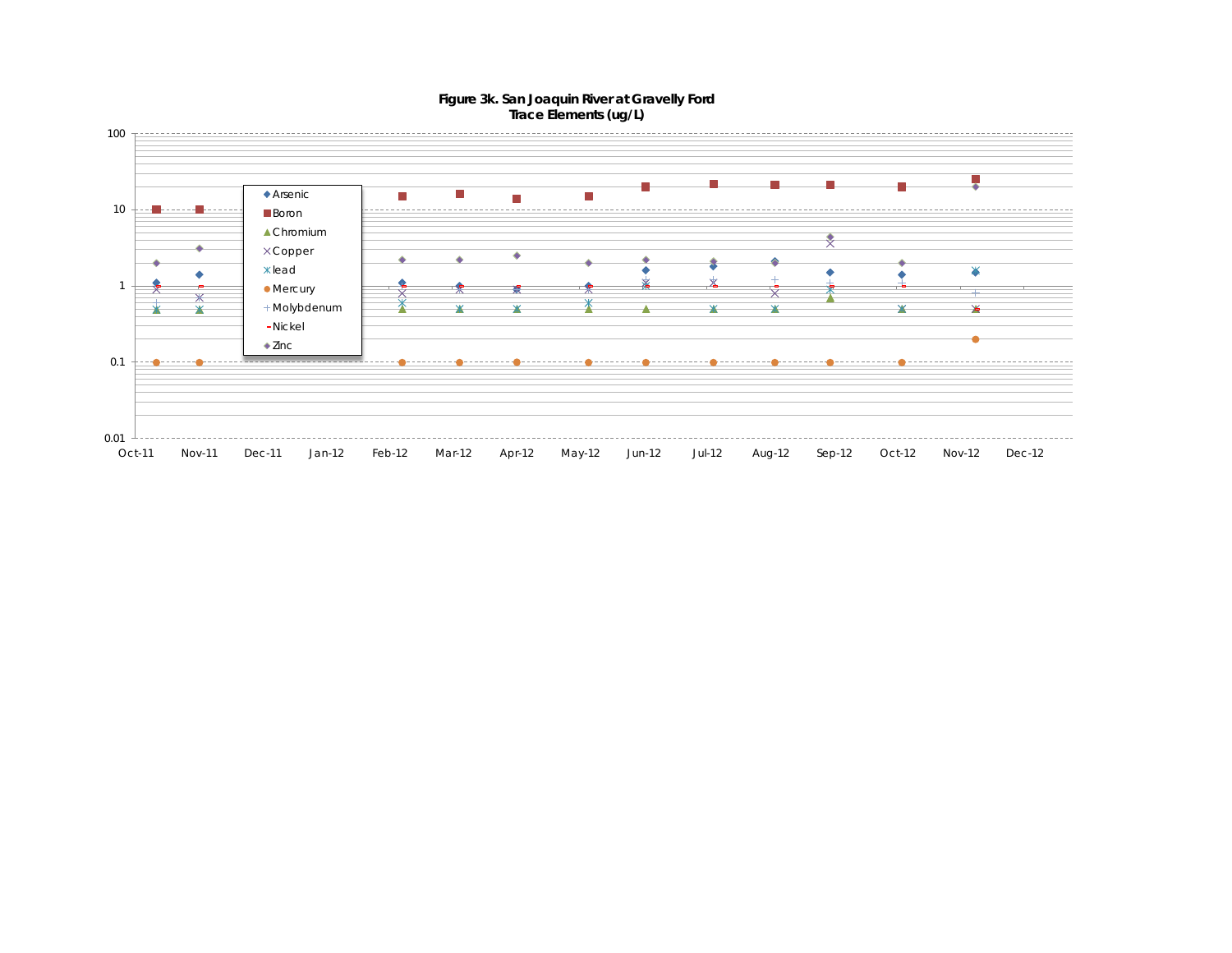

**Figure 4a. Mendota Wildlife Management Area**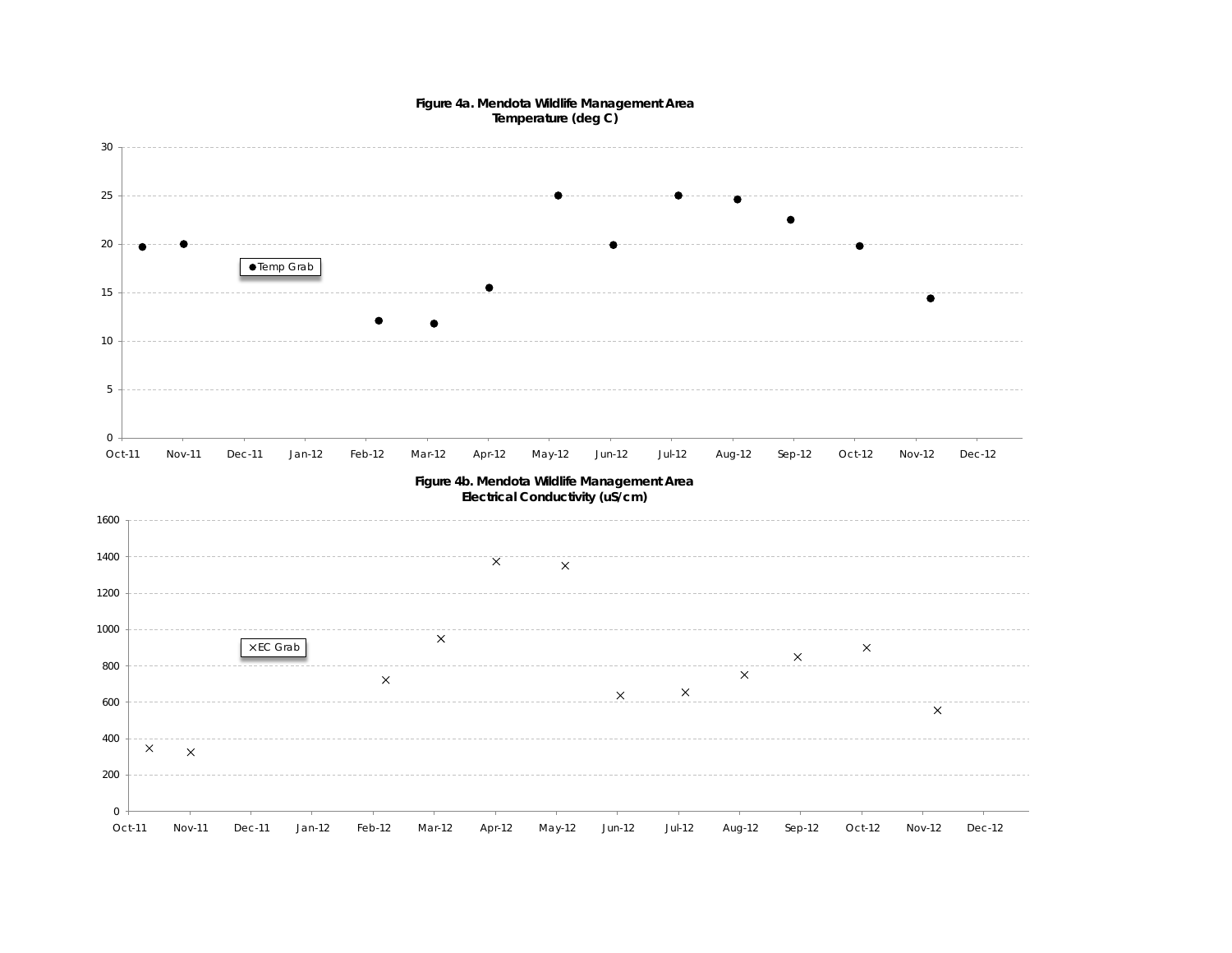

#### **Figure 4c. Mendota Wildlife Management Area Dissolved Oxygen (mg/L)**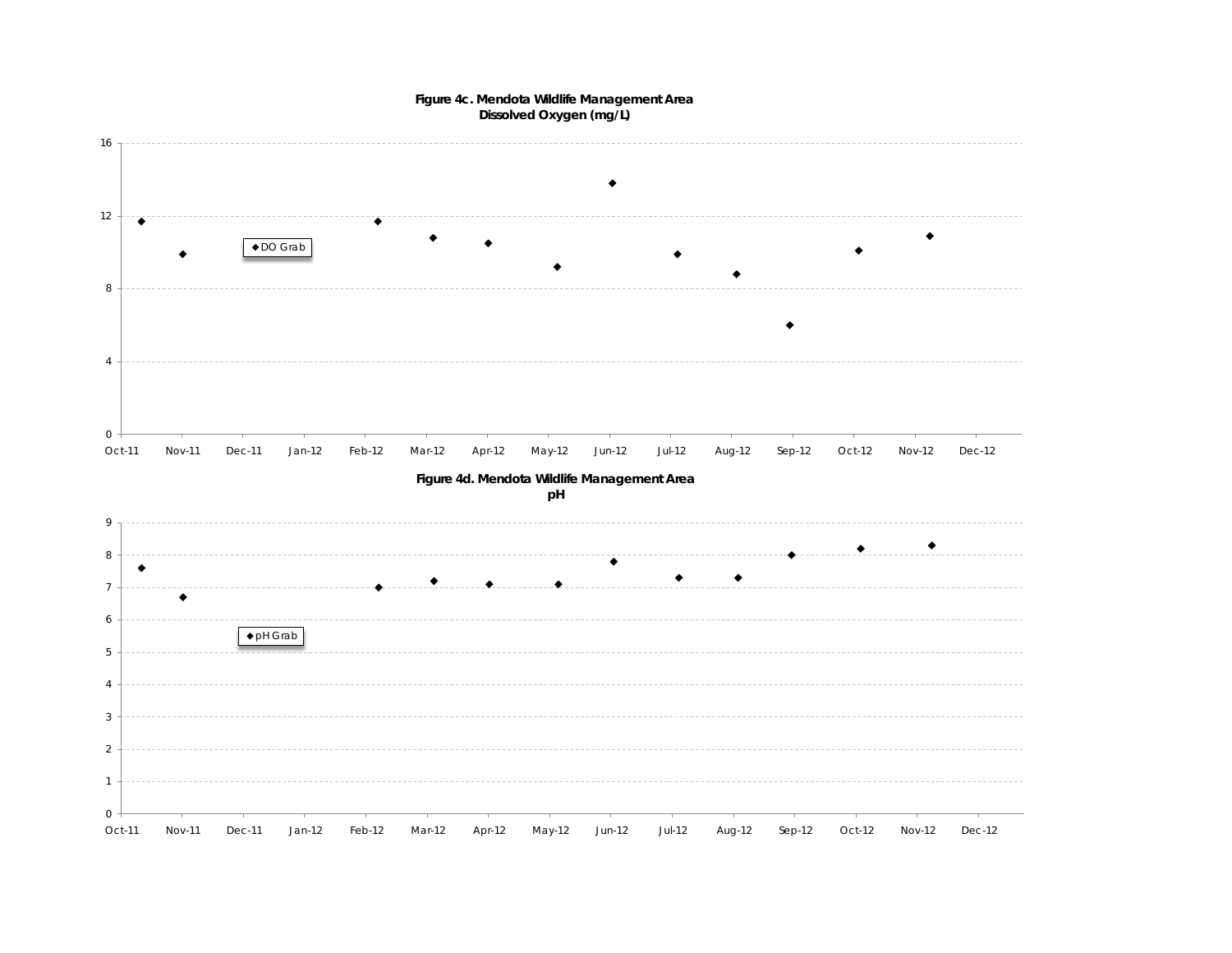

#### **Figure 4e. Mendota Wildlife Management Area Selenium Concentration (ug/L)**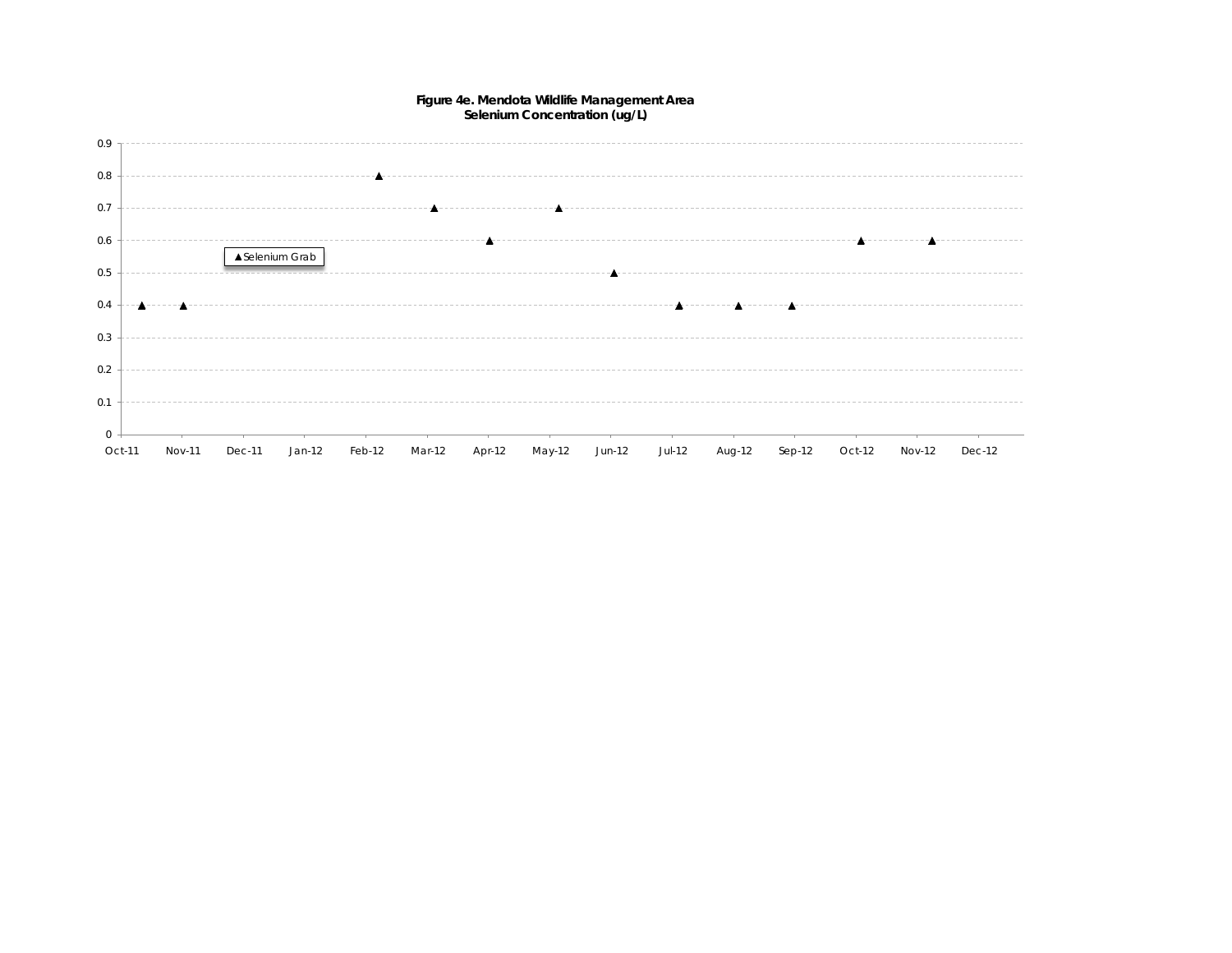

#### **Figure 5a. San Joaquin River Below Mendota Dam Mean Daily Flow (cfs)**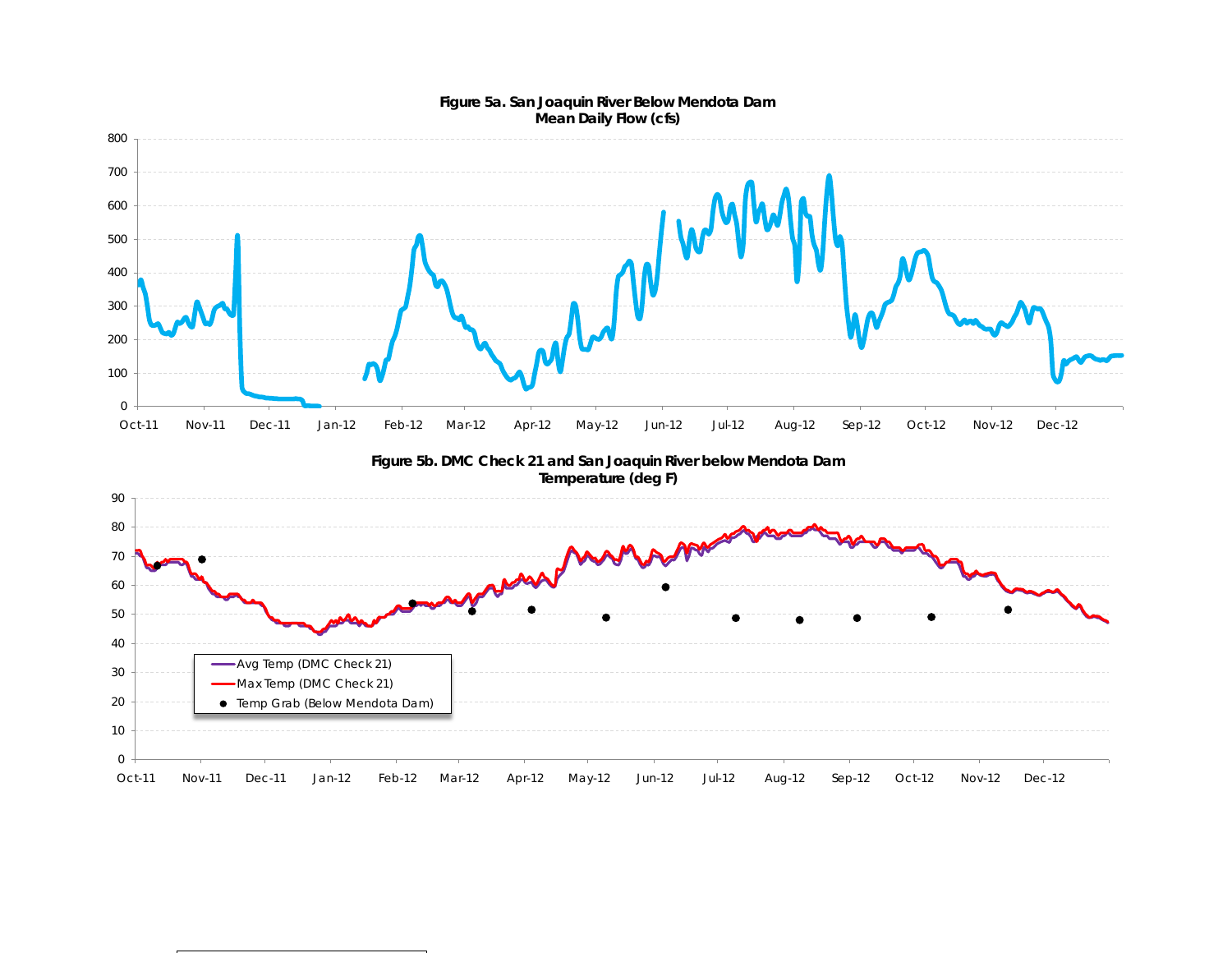



# **Figure 5c. CCID Main at Bass and San Joaquin River below Mendota Dam**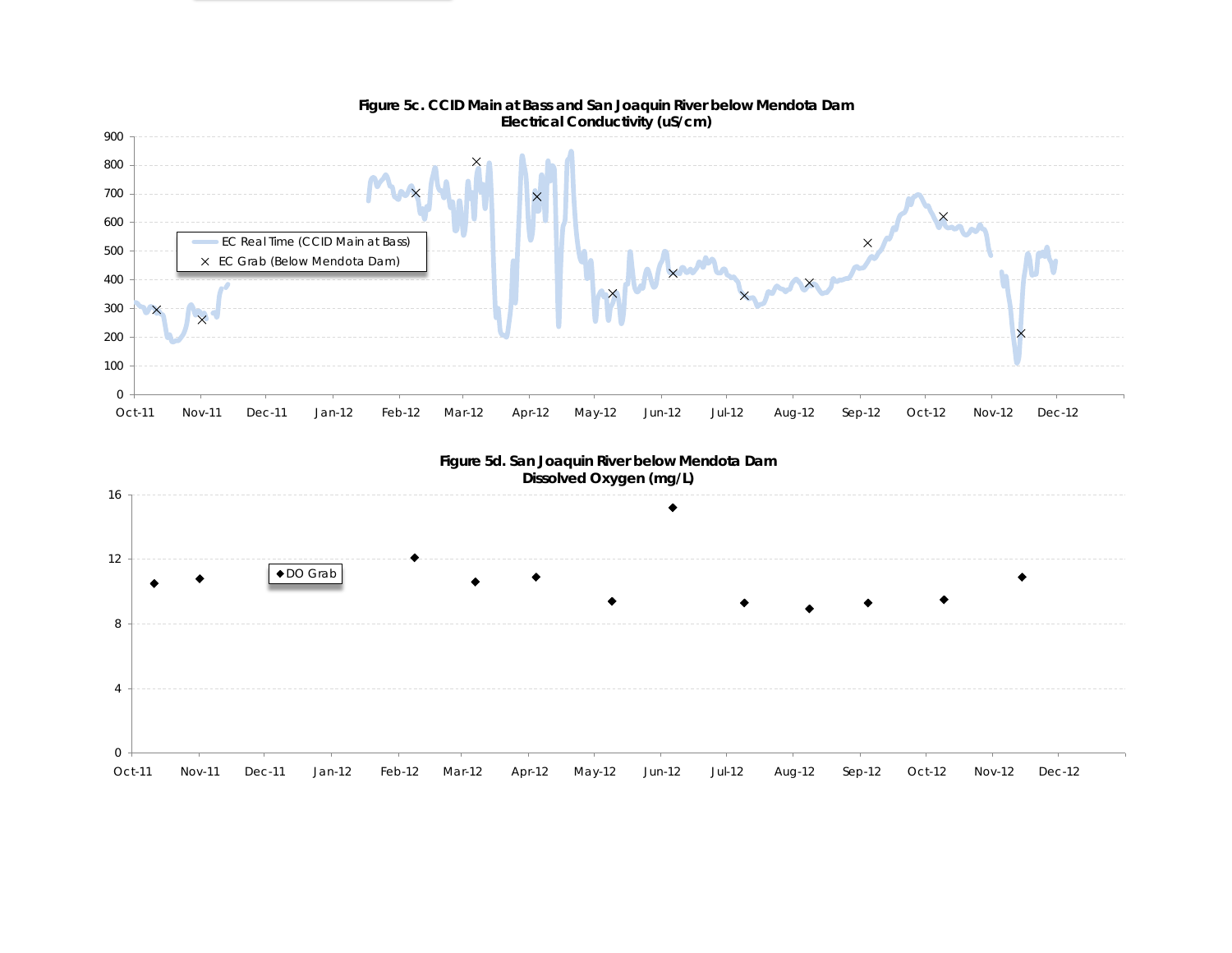



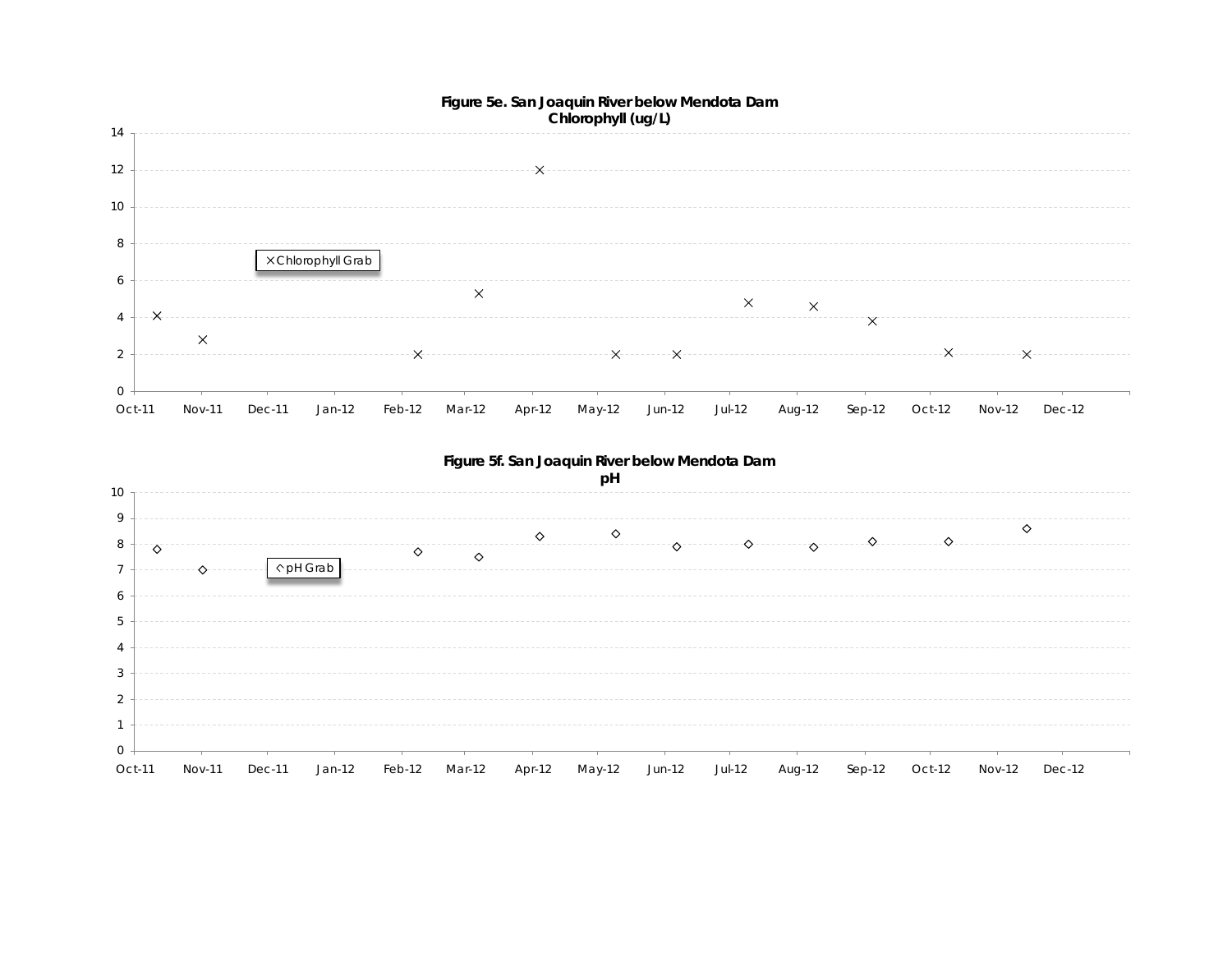

#### **Figure 5h. San Joaquin River below Mendota Dam Cations (mg/L)**

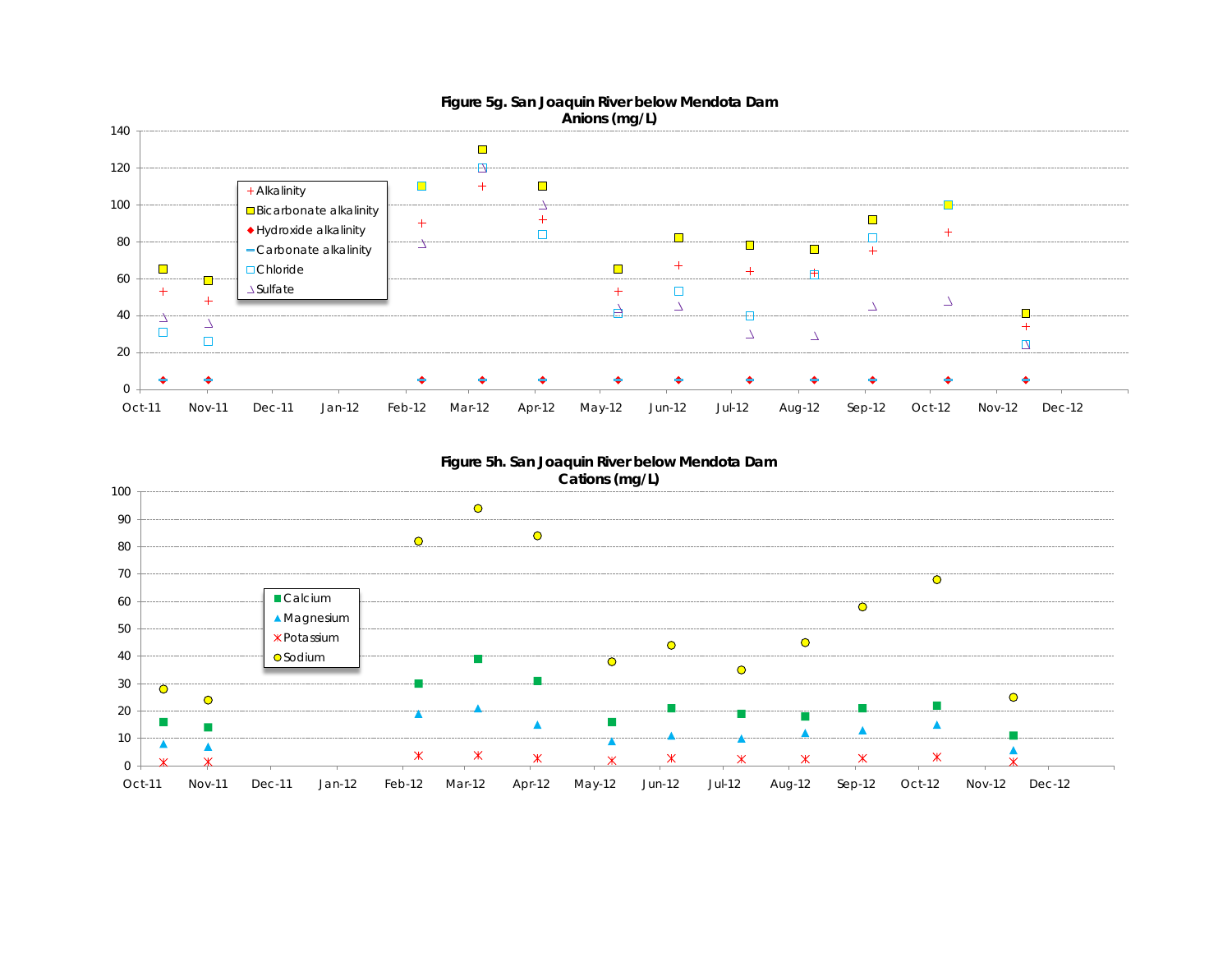

#### **Figure 5i. San Joaquin River below Mendonta Dam Dissolved & Total Organic Carbon (mg/L)**

**Figure 5j. San Joaquin River below Mendota Dam Nutrients (mg/L)**

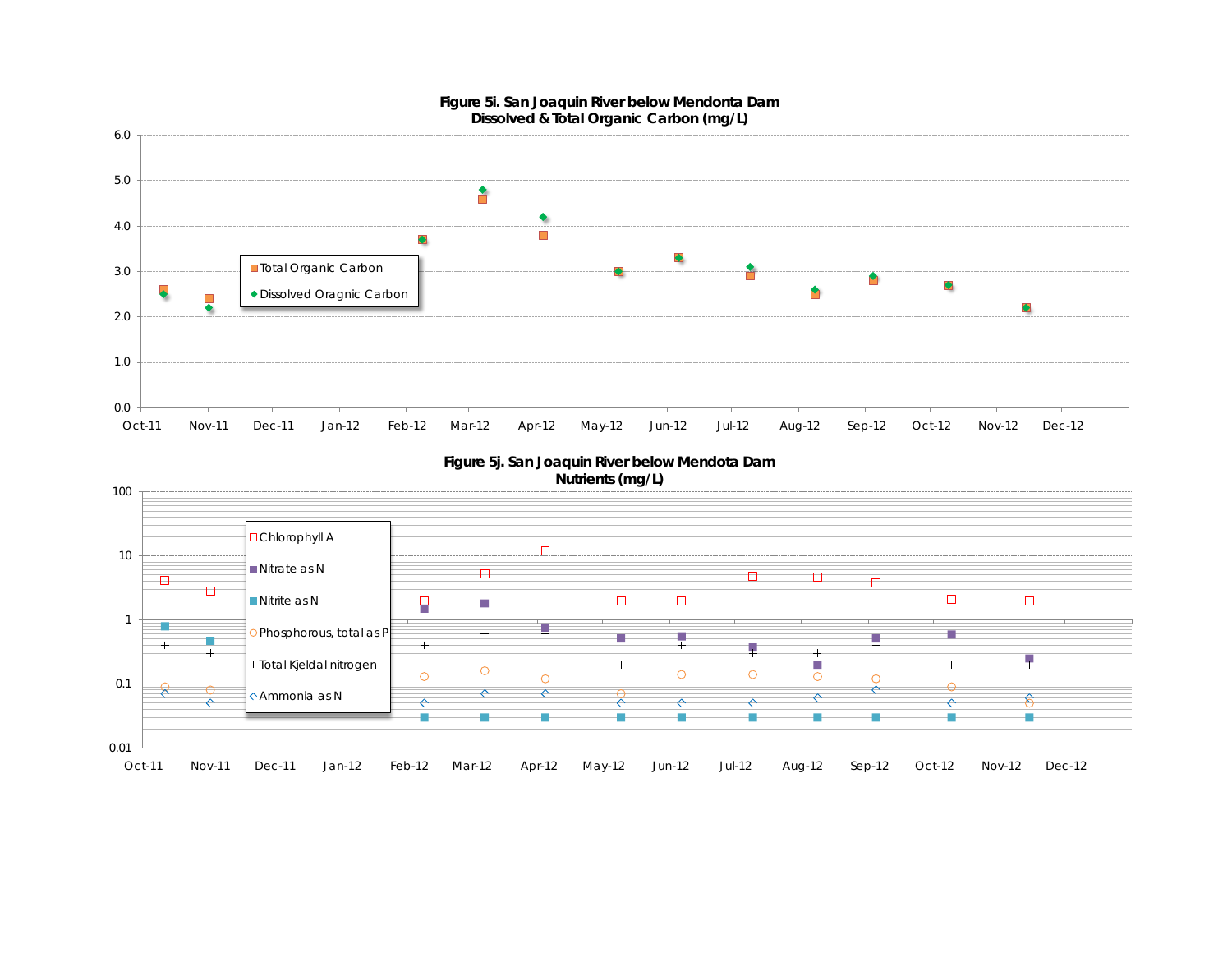

#### **Figure 5k. San Joaquin River below Mendota Dam Trace Metals (ug/L)**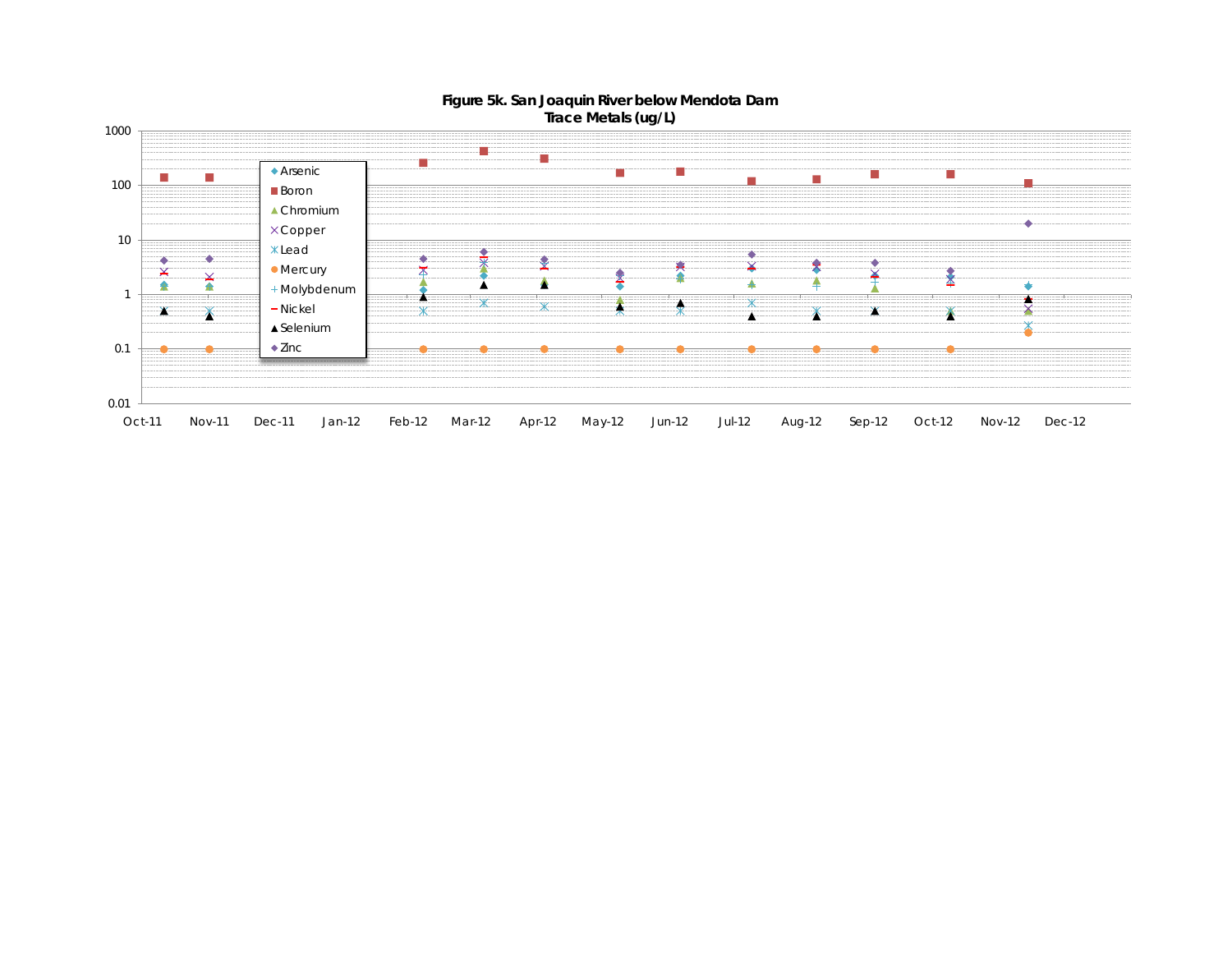

#### **Figure 6a. San Joaquin River at Sack Dam and Washington Road Mean Daily Flow (cfs)**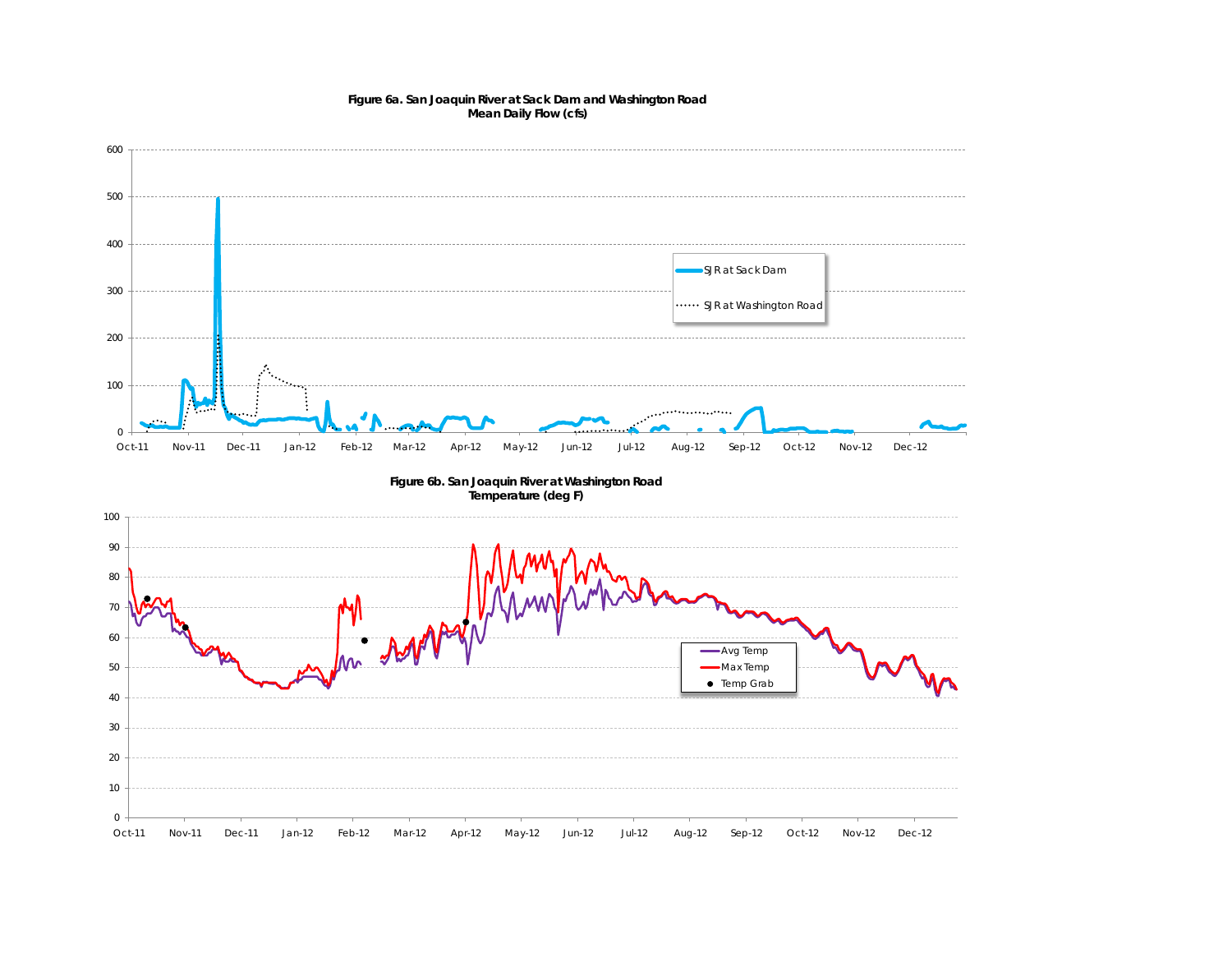

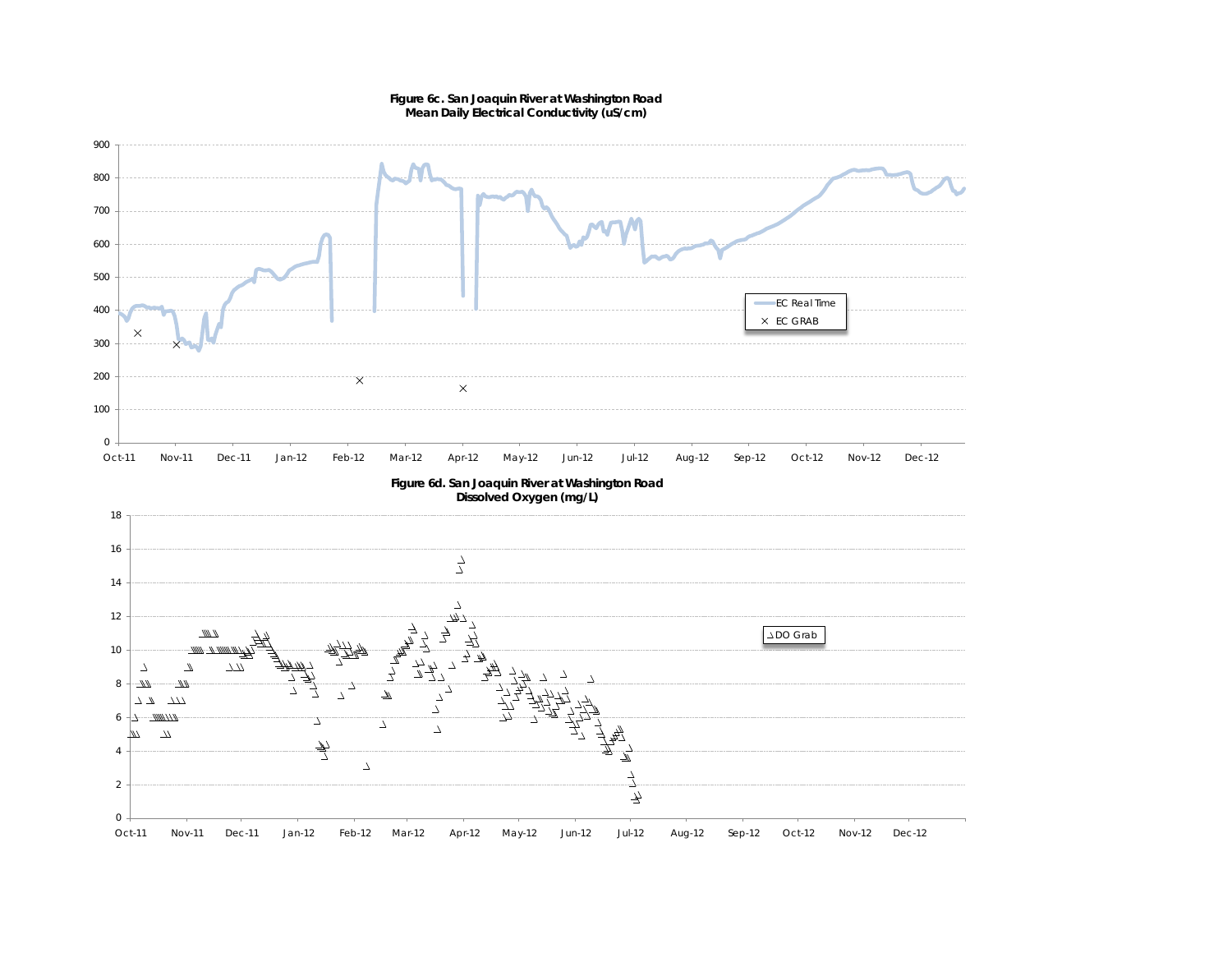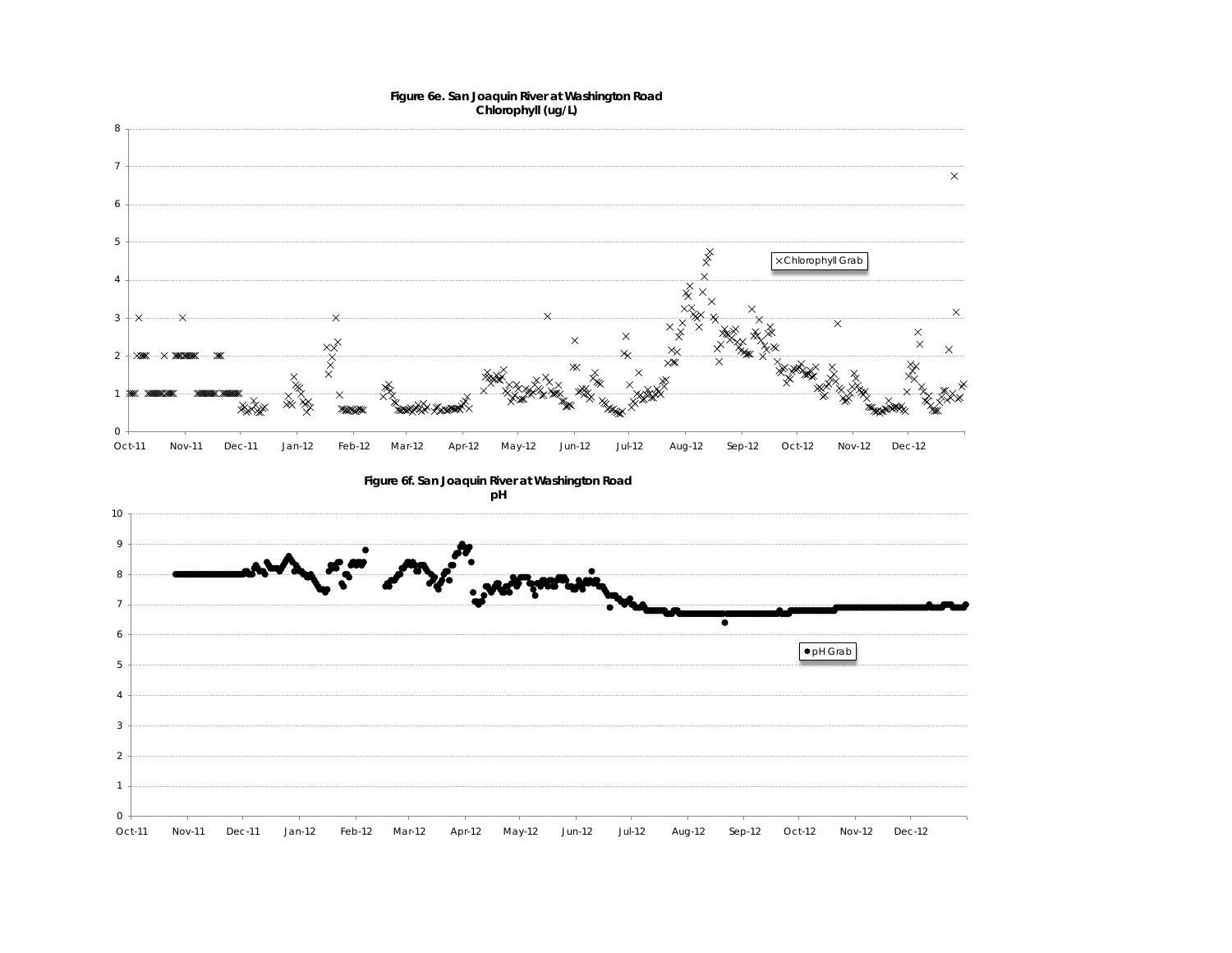

### **Figure 6g. San Joaquin River at HWY 152**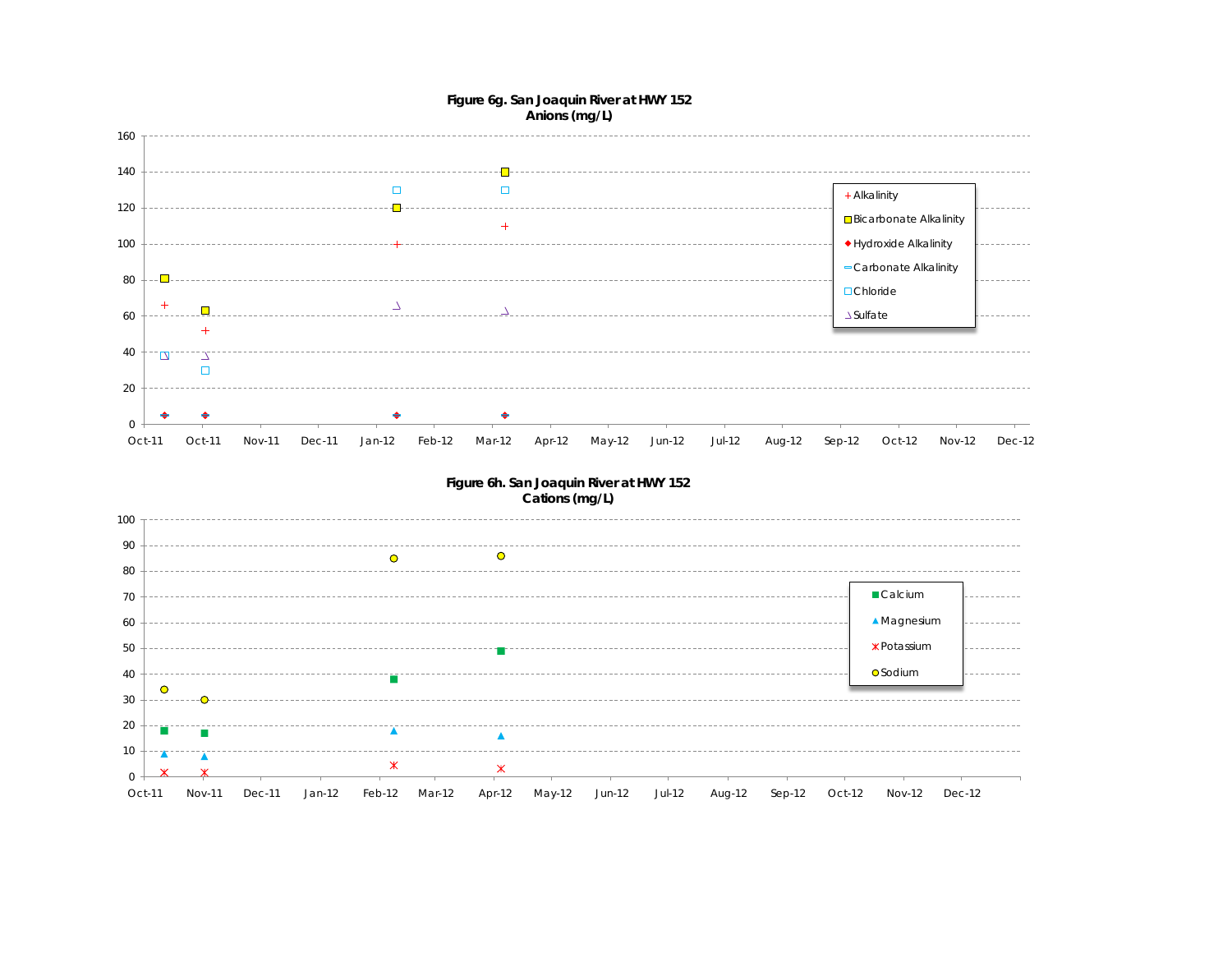

#### **Figure 6j. San Joaquin River at HWY 152 Nutrients (mg/L)**

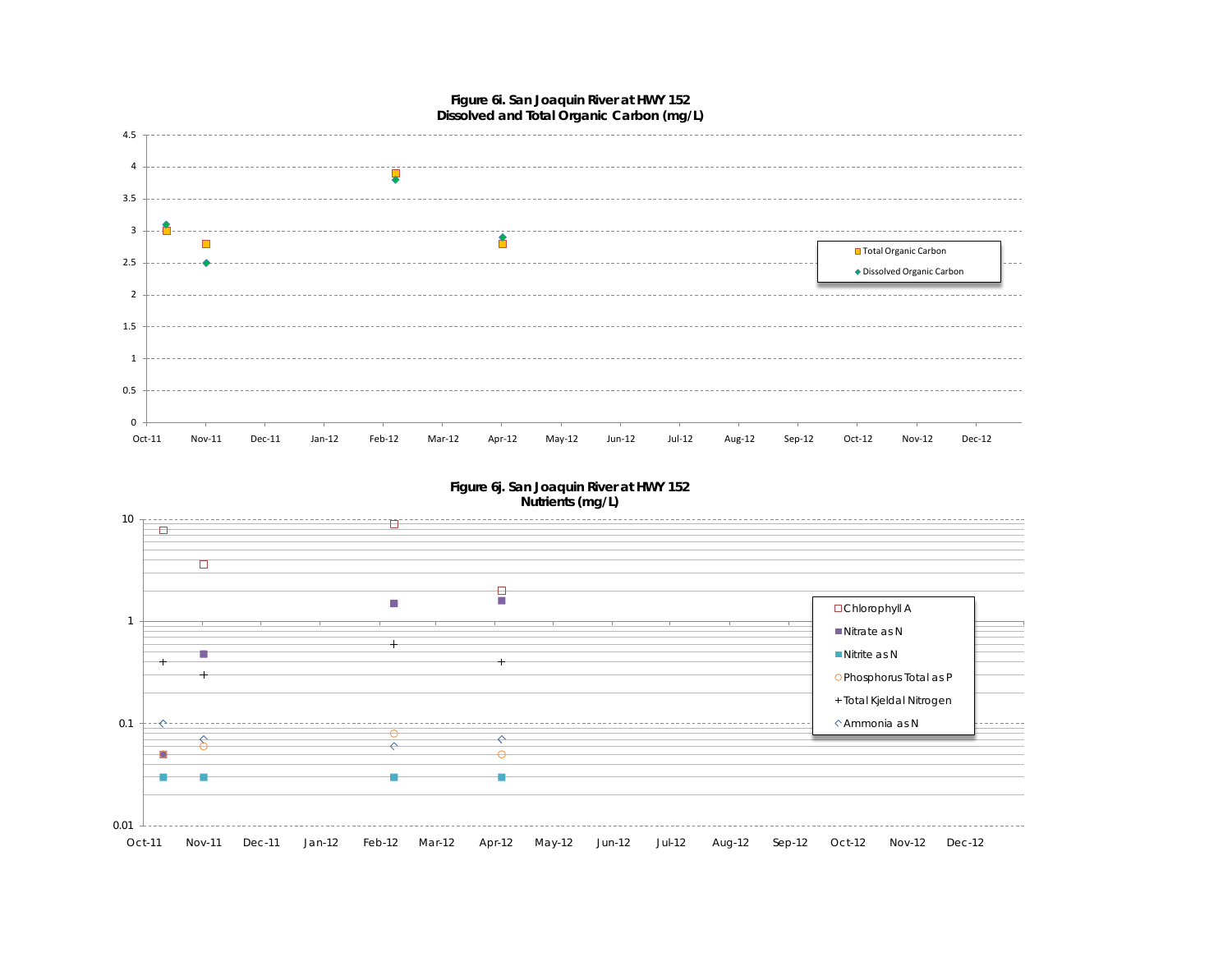#### **Figure 6k. San Joaquin River at HWY 152 Trace Elements (ug/L)**

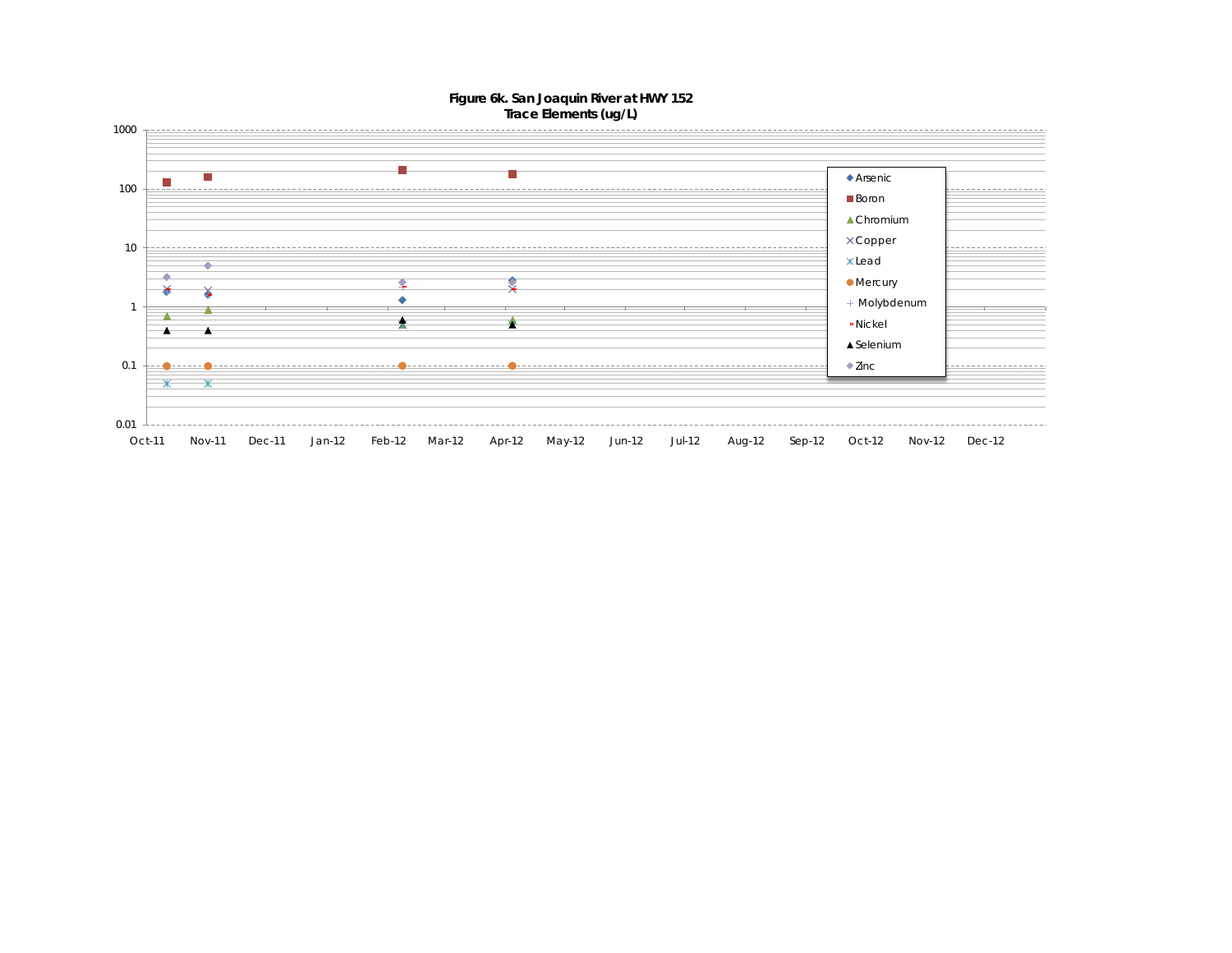

#### **Figure 7a. San Joaquin River at Fremont Ford Mean Daily Flow (cfs)**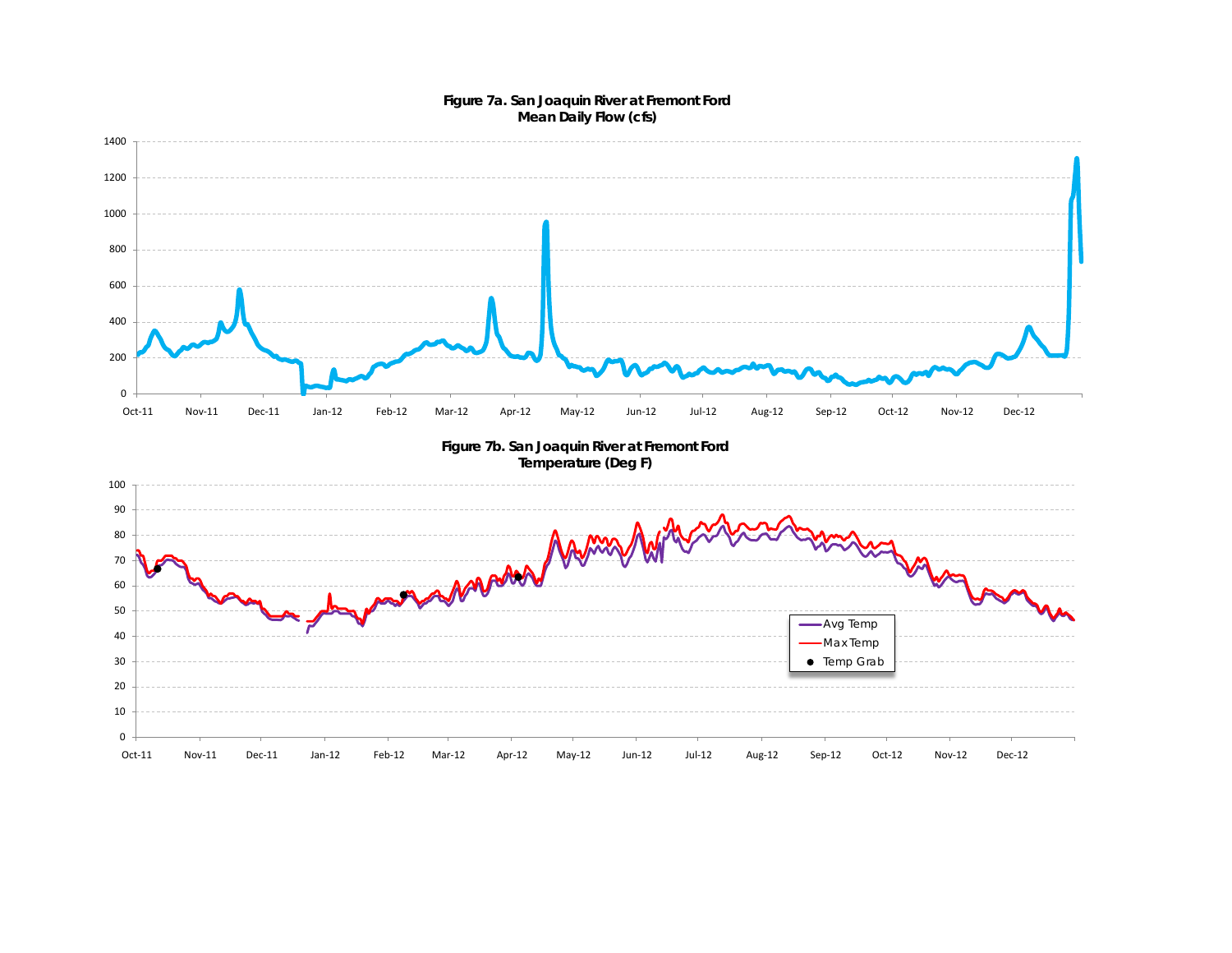

#### **Figure 7c. San Joaquin River at Fremont Ford Mean Daily Electrical Conductivity (uS/cm)**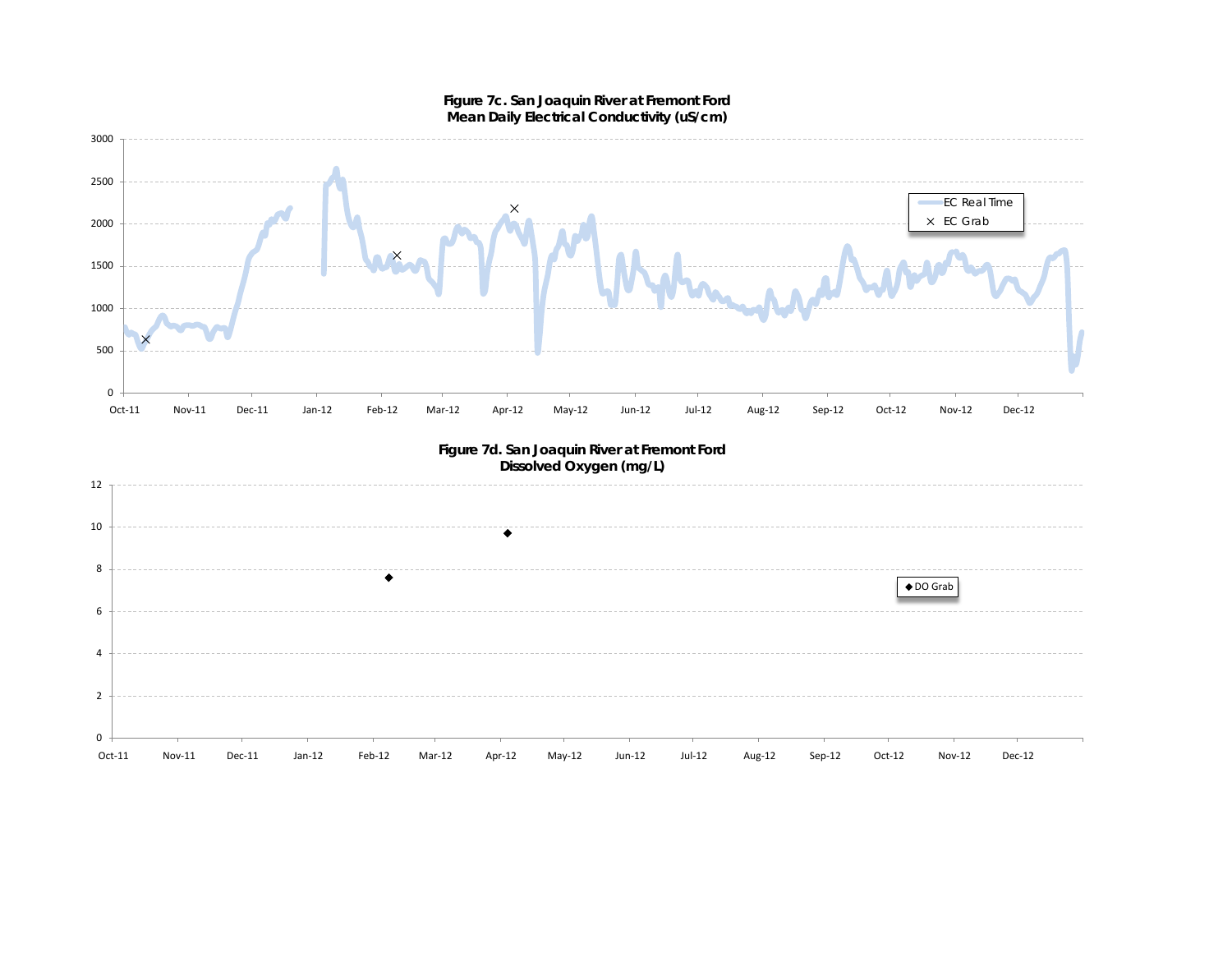#### **Figure 7e. San Joaquin River at Fremont Ford Chlorophyll (ug/L)**

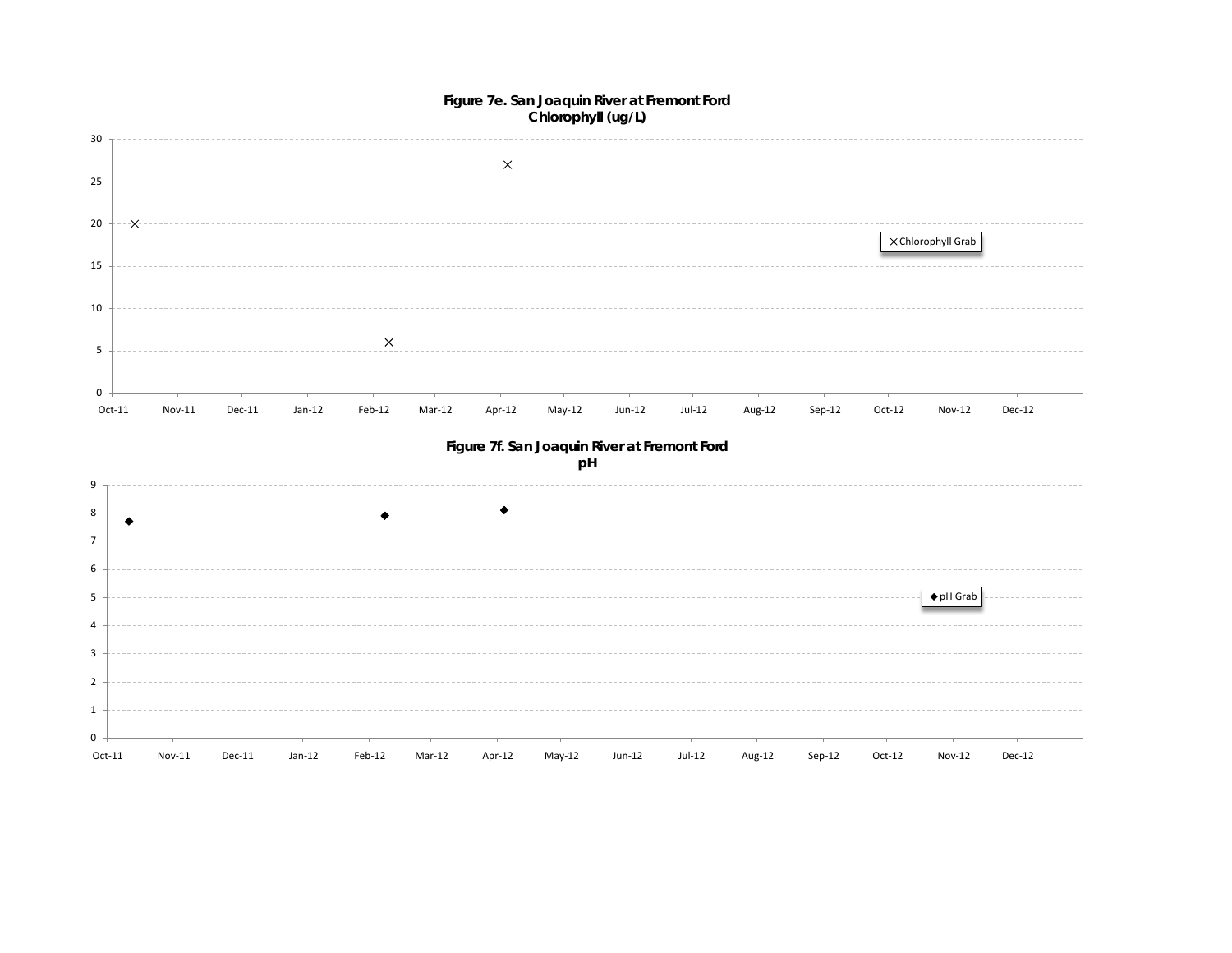#### **Figure 7g. San Joaquin River at Fremont Ford Anions (mg/L)**



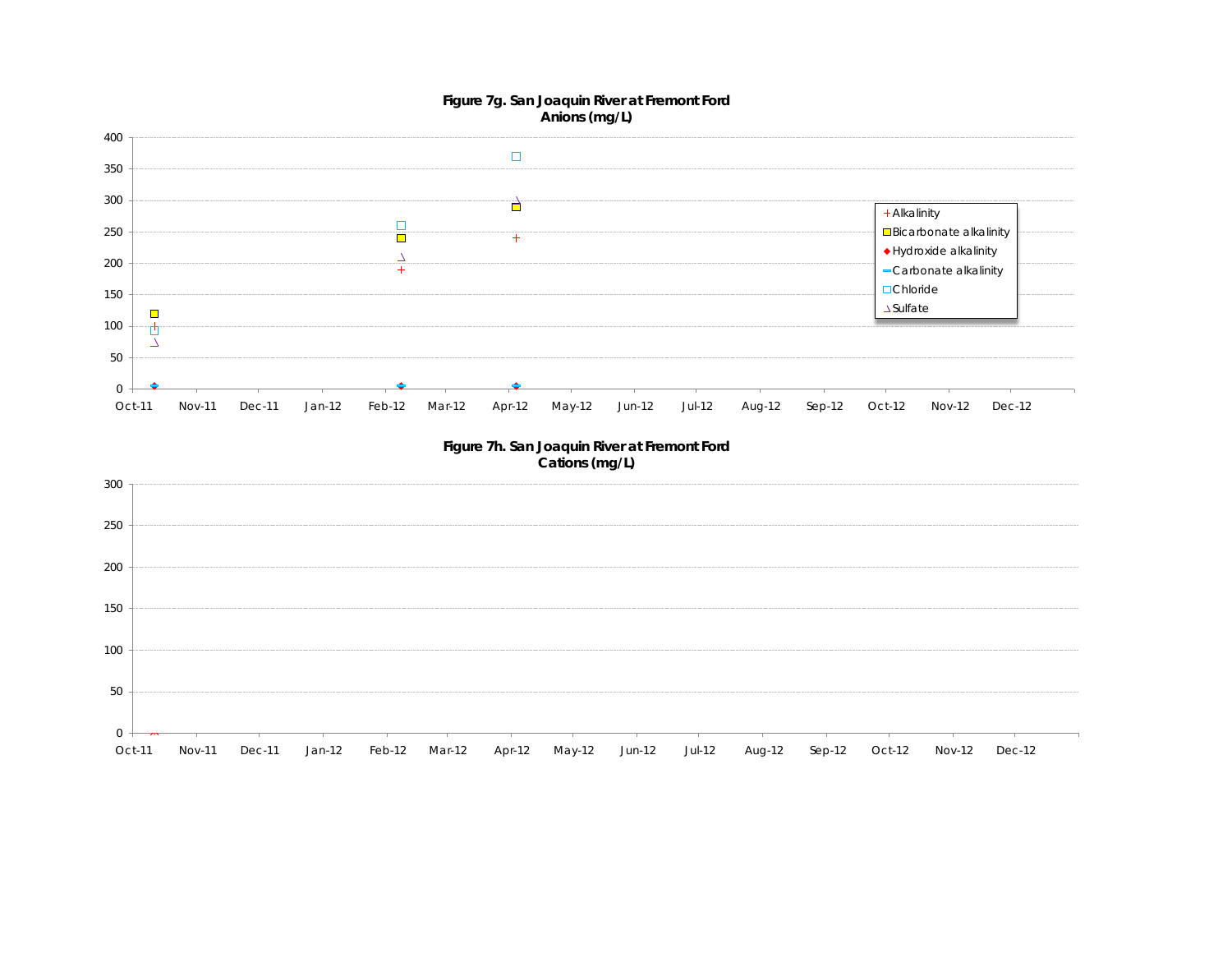

**Figure 7i. San Joaquin River at Fremont Ford**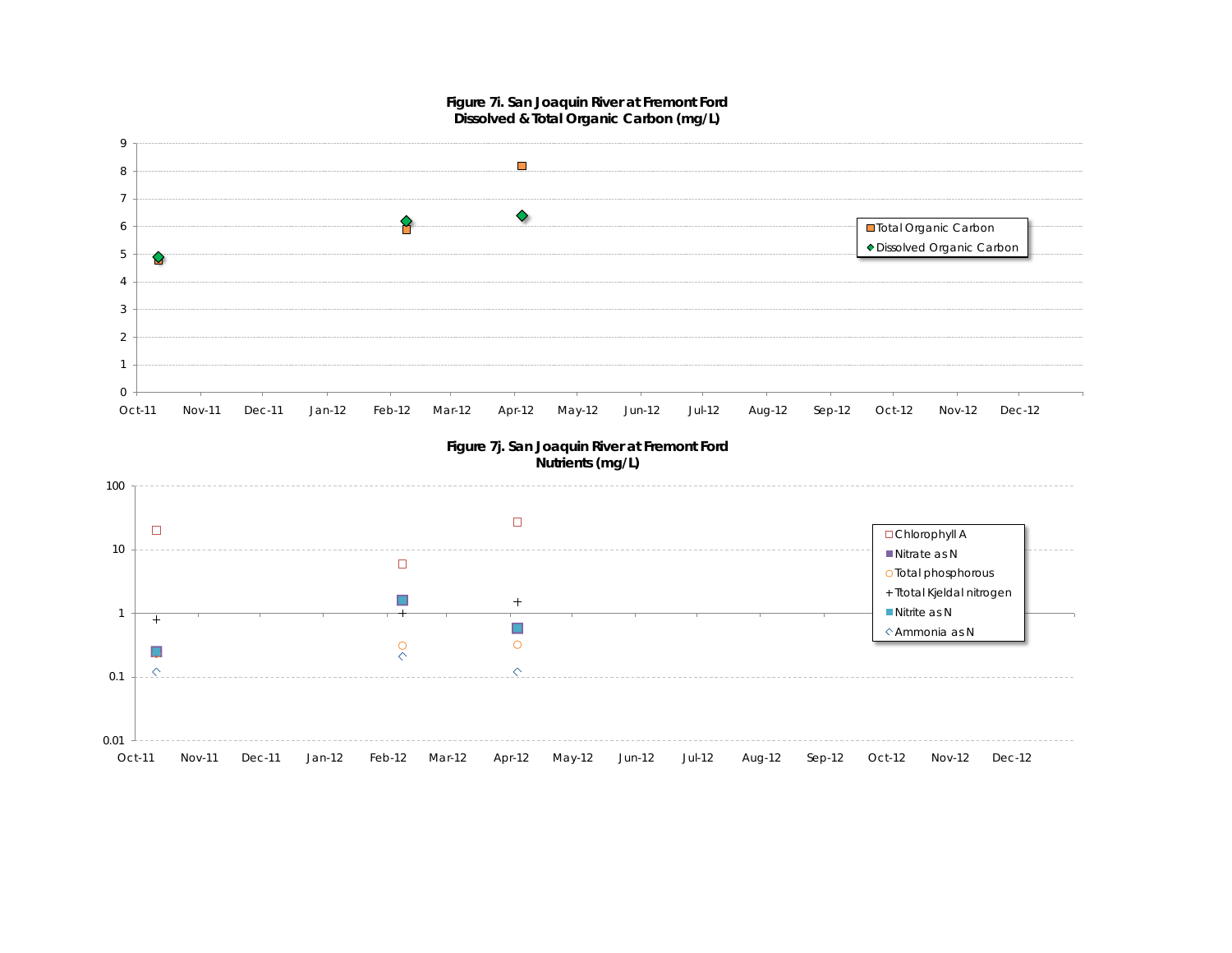

#### **Figure 7k. San Joaquin River at Fremont Ford Trace Metals (ug/L)**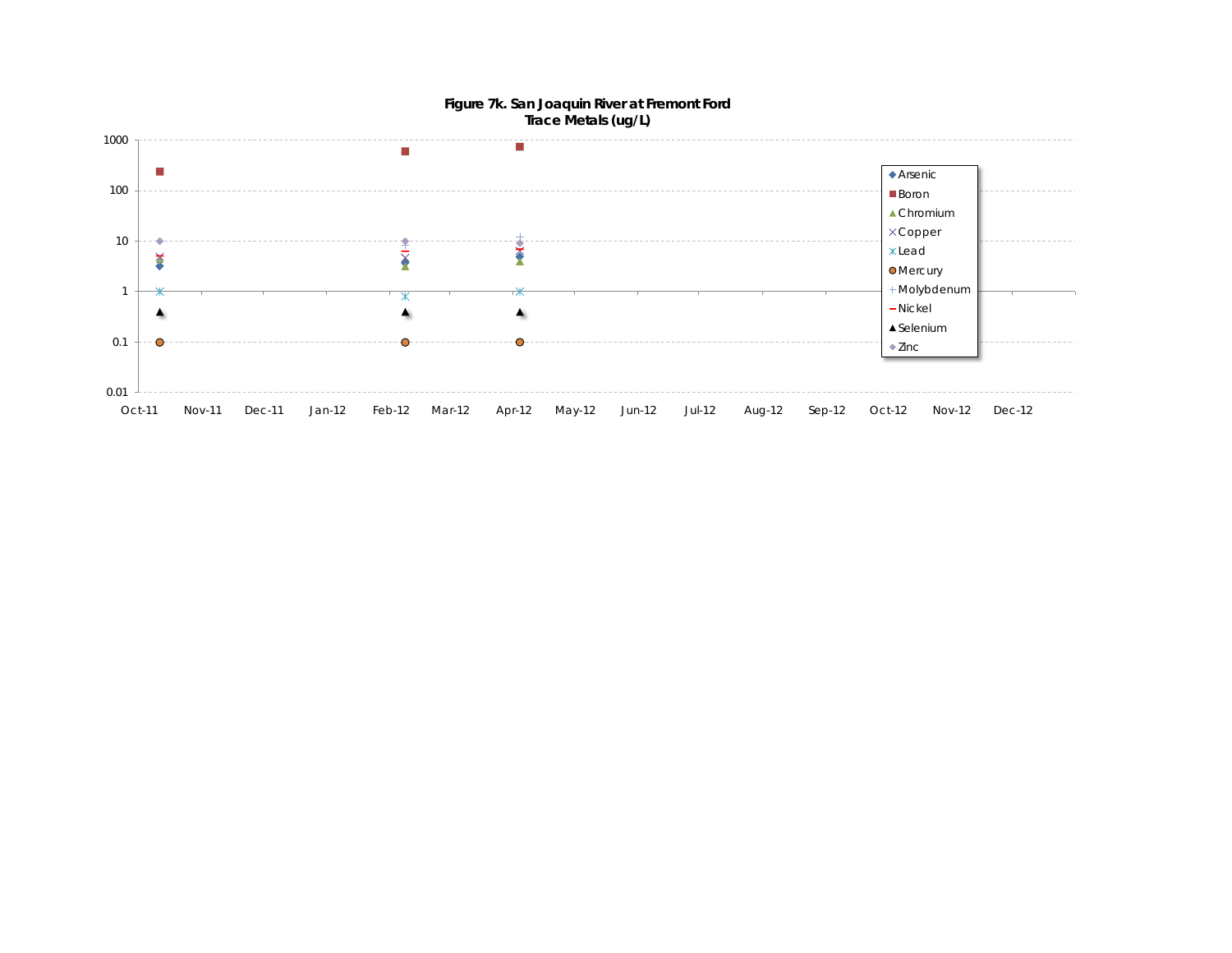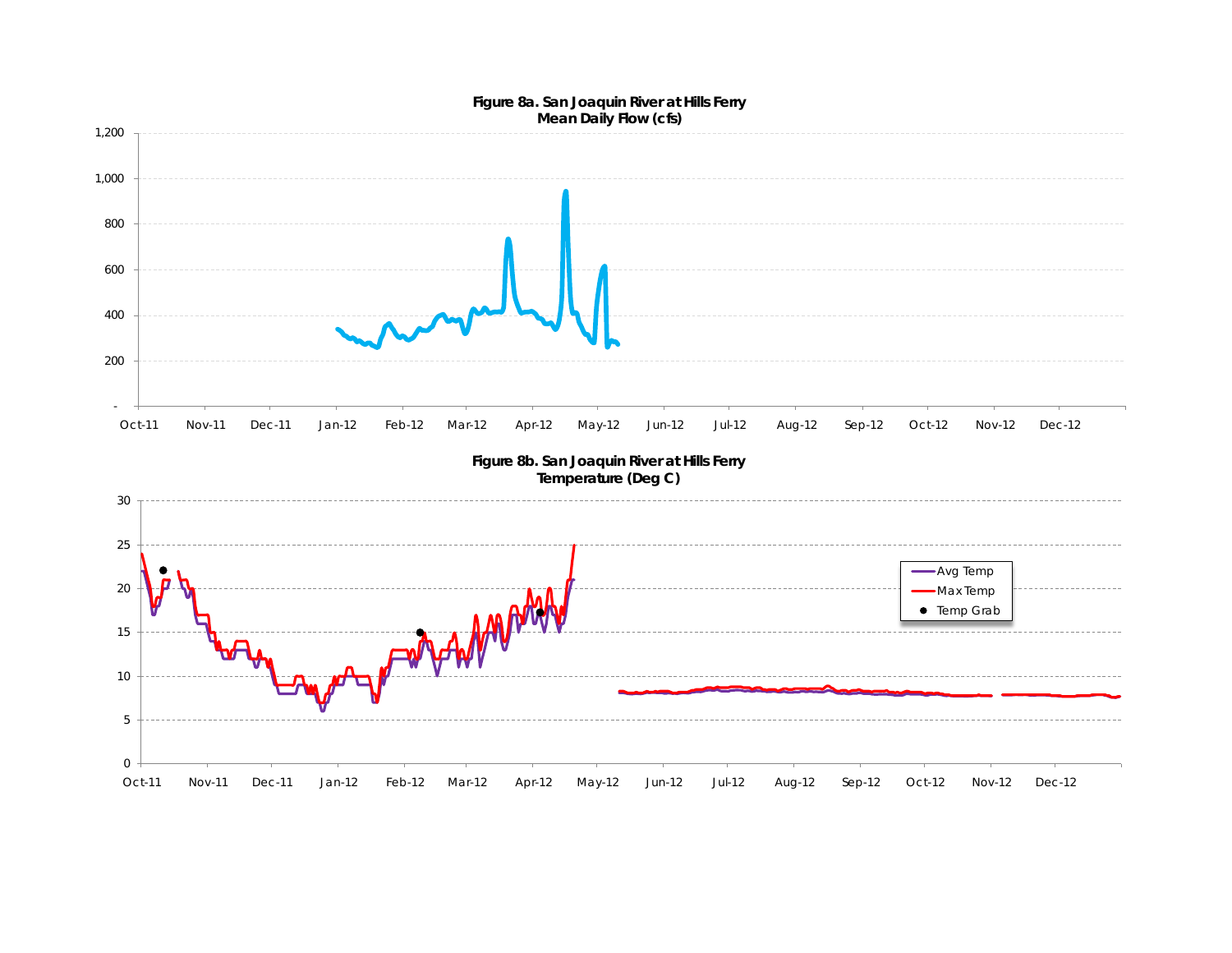

# **Figure 8c. San Joaquin River at Hills Ferry**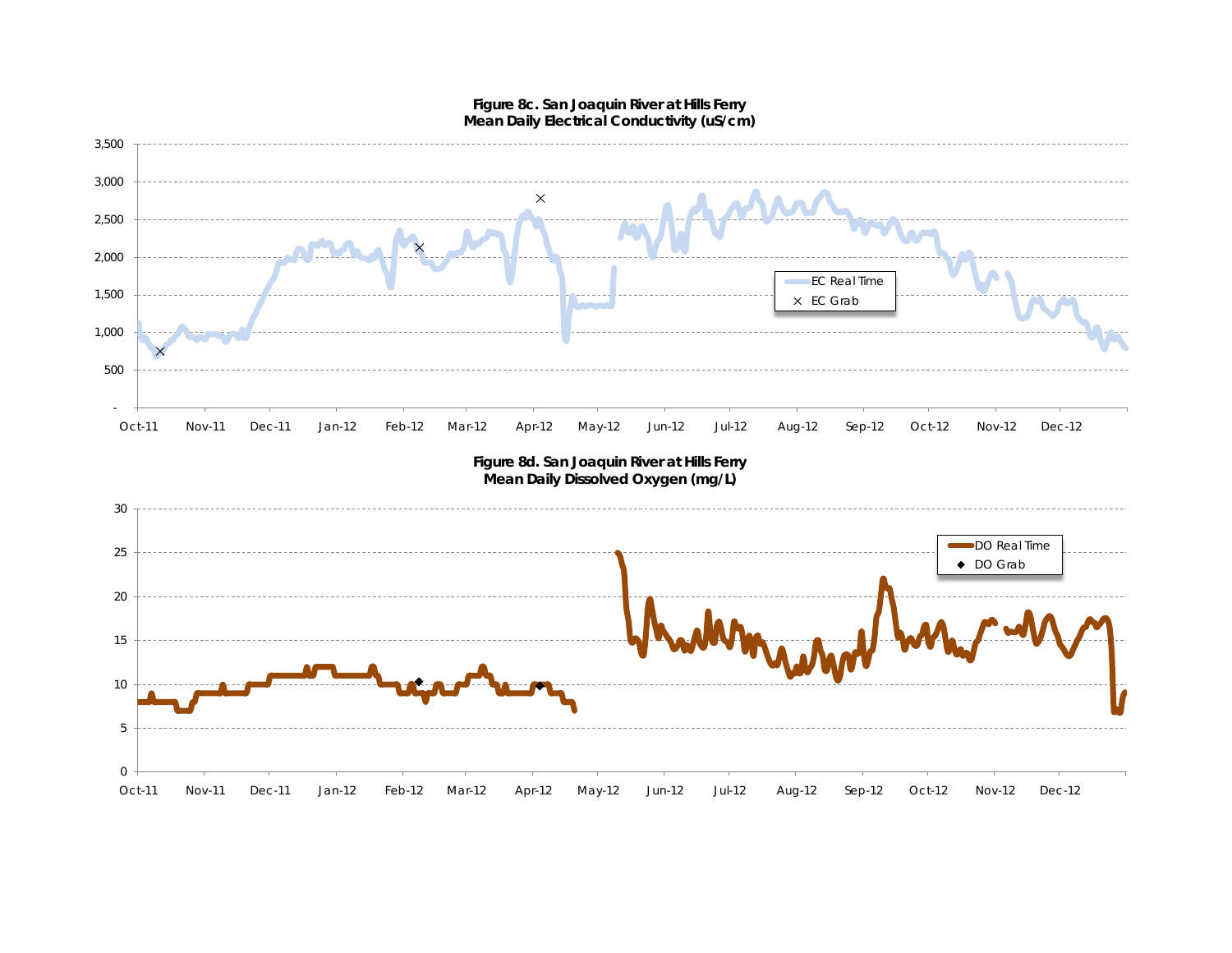

#### **Figure 8e. San Joaquin River at Hills Ferry Chlorophyll (ug/L)**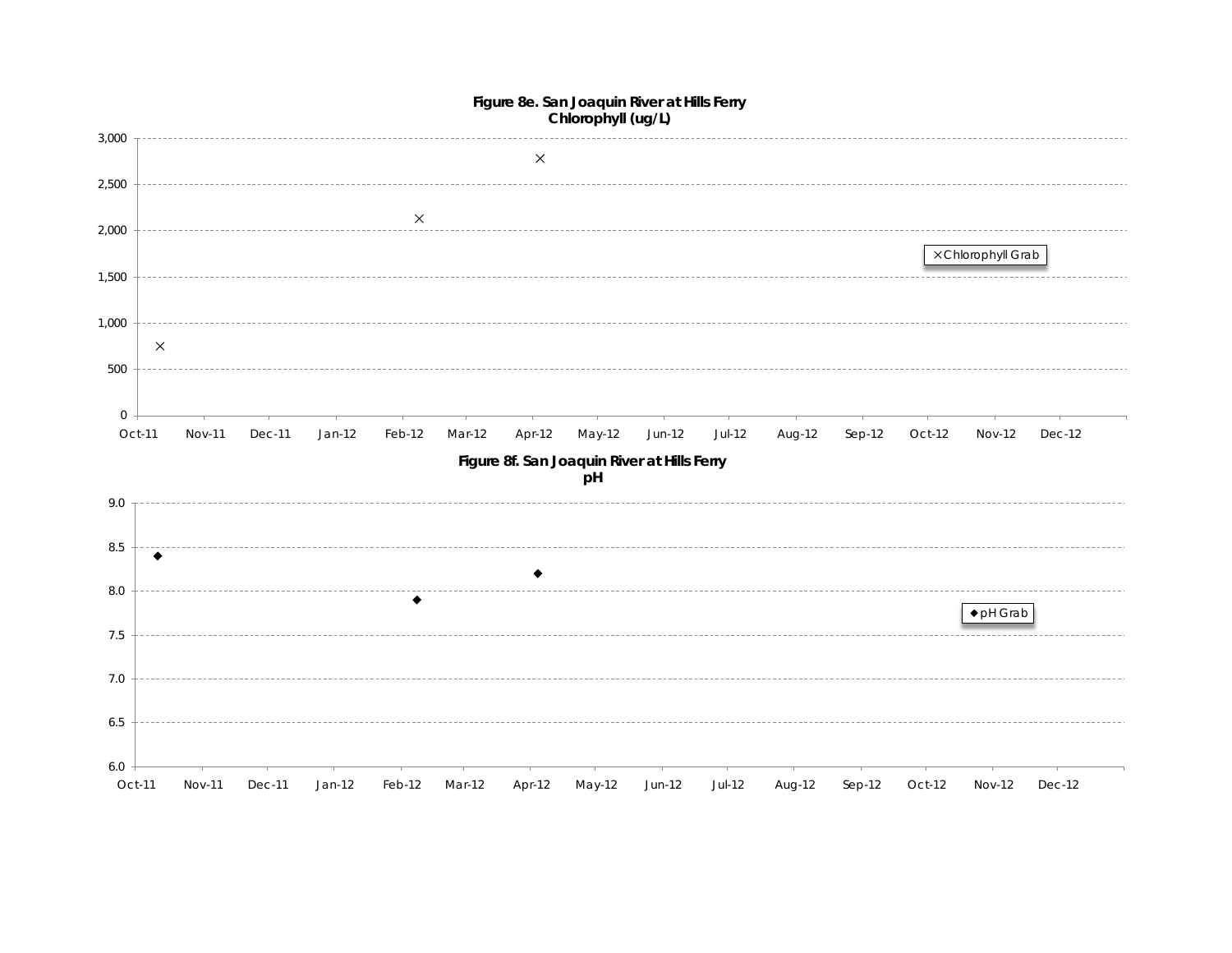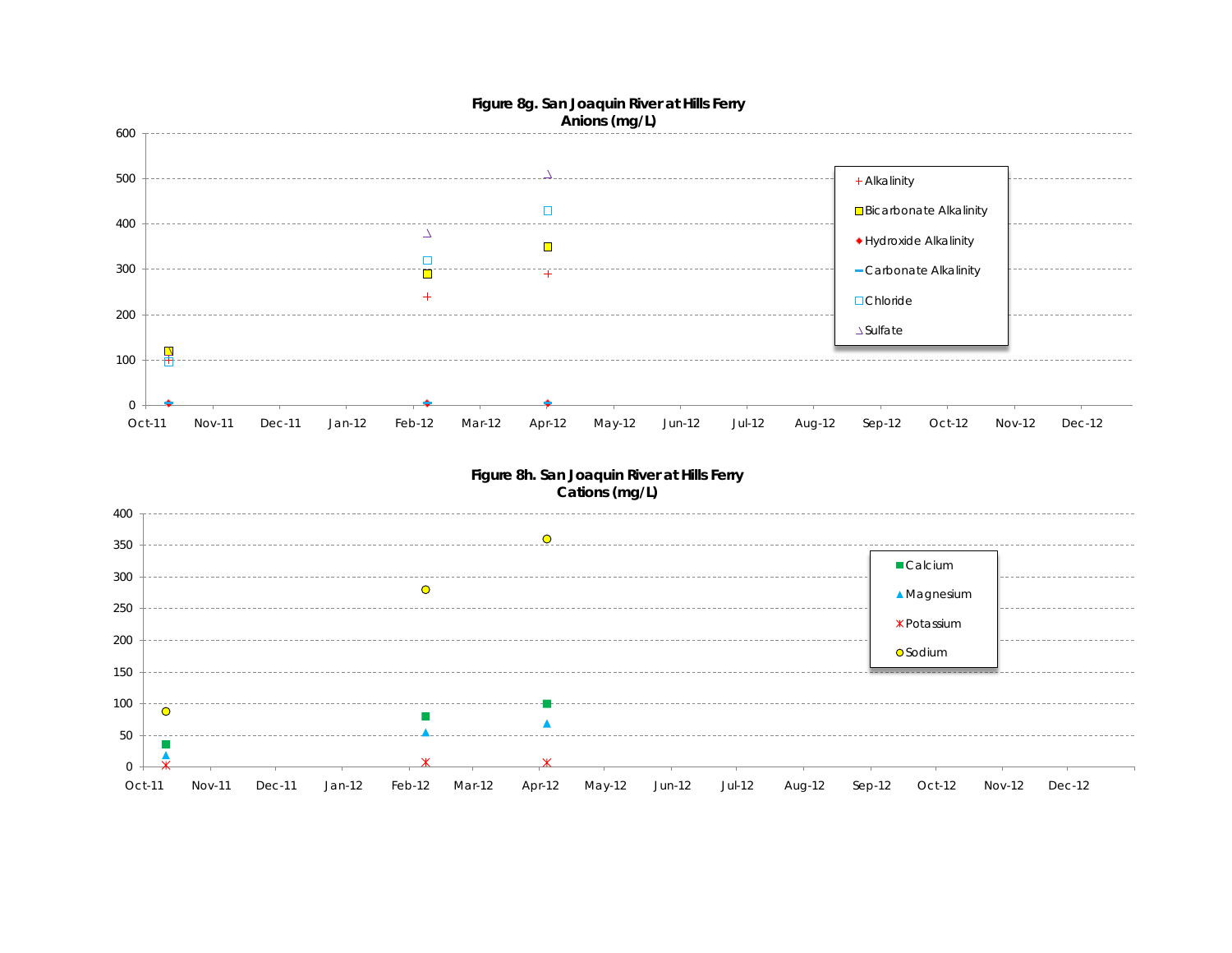

Nitrate as N **Nitrite as N** 

Phosphourus Total as P + Total Kjedal Nitrogen

Oct-11 Nov-11 Dec-11 Jan-12 Feb-12 Mar-12 Apr-12 May-12 Jun-12 Jul-12 Aug-12 Sep-12 Oct-12 Nov-12 Dec-12

 $\Box$ 

0 5

### **Figure 8i. San Joaquin River at Hills Ferry**